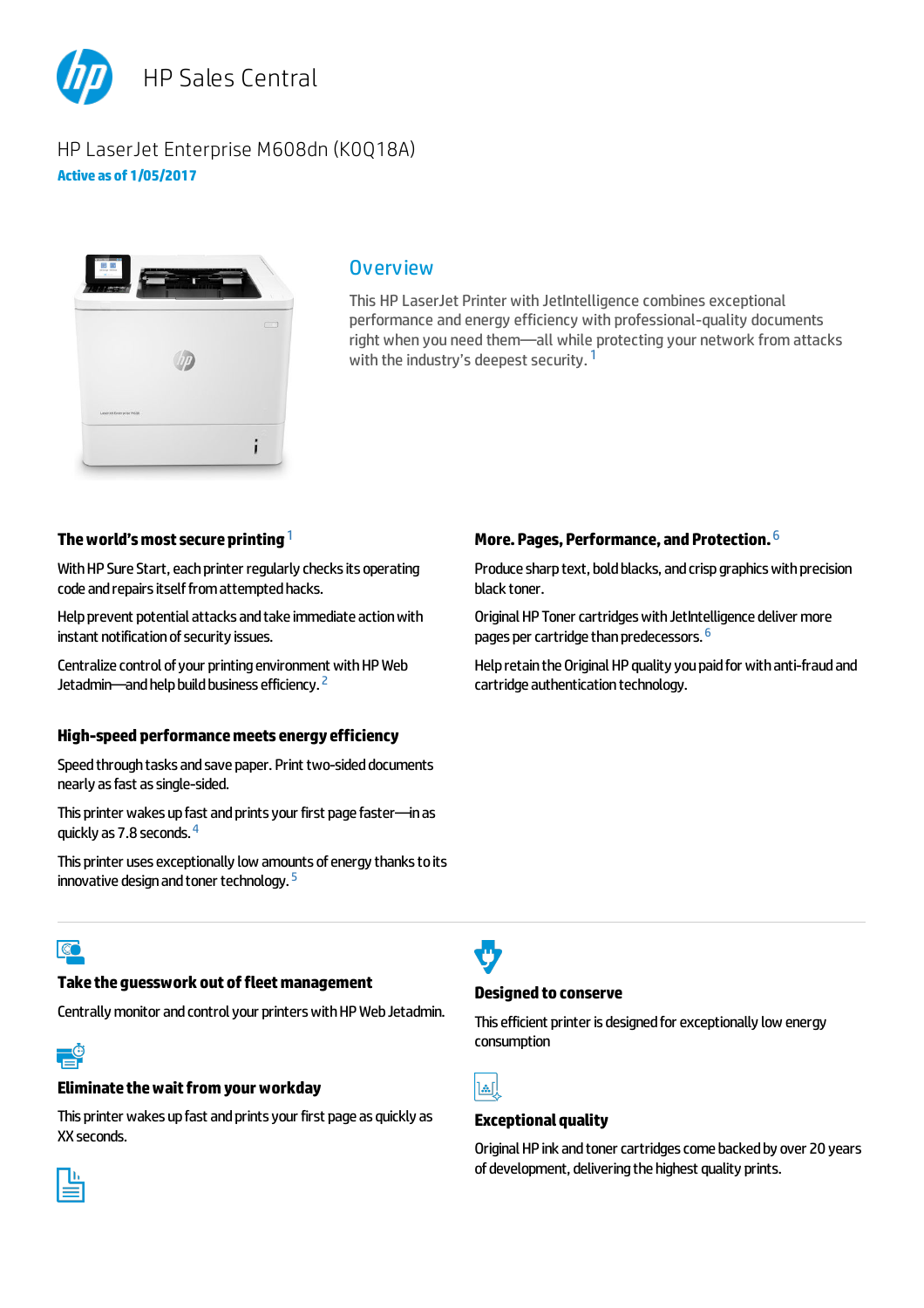### **2-sided printing**

Allows you to print on both sides of the page, cutting your paper use by up to 50%.

#### Replaces

| <b>Status</b>             | <b>Product Name</b>            | Discontinued | sku           |
|---------------------------|--------------------------------|--------------|---------------|
| Pending<br>discontinuance | HP Laser Jet Enterprise M605dn | 01/12/9998   | <b>E6B70A</b> |
| Pending<br>discontinuance | HP Laser Jet Enterprise M605dn | 01/12/9998   | <b>E6B70A</b> |

### Specifications

### **Functions**

Print

### **Printspeed black(normal, A4)** Up to 61 ppm<sup>7</sup>

#### **Printspeed duplex(A4)** Upto50 ppm

**First page out black(A4, ready)** As fast as 5.4 sec

### **Dutycycle(monthly, A4)**

Upto275,000 pages

*(Dutycycleisdefinedasthemaximumnumberofpagespermonthofimagedoutput.Thisvalueprovidesa comparisonofproductrobustnessinrelationtootherHPLaserJetorHPColorLaserJetdevices,andenables* appropriate deployment of printers and MFPs to satisfy the demands of connected individuals or groups.)

#### **Recommendedmonthly pagevolume**

5000 to25000

*(HPrecommendsthatthenumberofprintedpagespermonthbewithinthestatedrangeforoptimumdevice performance,basedonfactorsincludingsuppliesreplacementintervalsanddevicelifeoveranextendedwarranty period.)*

#### **Number of users**

10-30 Users

#### **Print technology**

Laser

#### **Print quality black (best)**

Upto1200 x 1200 dpi

#### **Processorspeed**

1.2 GHz

#### **Print languages**

HP PCL 6, HP PCL 5 (HP PCL 5 driver available from the Web only), HP postscript level 3 emulation, native PDF printing (v 1.7), Apple AirPrint™

#### **Display**

2.7-in (6.86 cm) QVGA LCD (color graphics) rotating (adjustable angle)

#### **Print colours**

No

### **Number of print cartridges**

1 (black)

#### **Maccompatible**

Yes

#### **Printer management**

HP JetAdvantage Security Manager; HP SNMP Proxy Agent; HP Web JetAdmin Software; HP WS Pro Proxy Agent; Printer Administrator Resource Kit for HP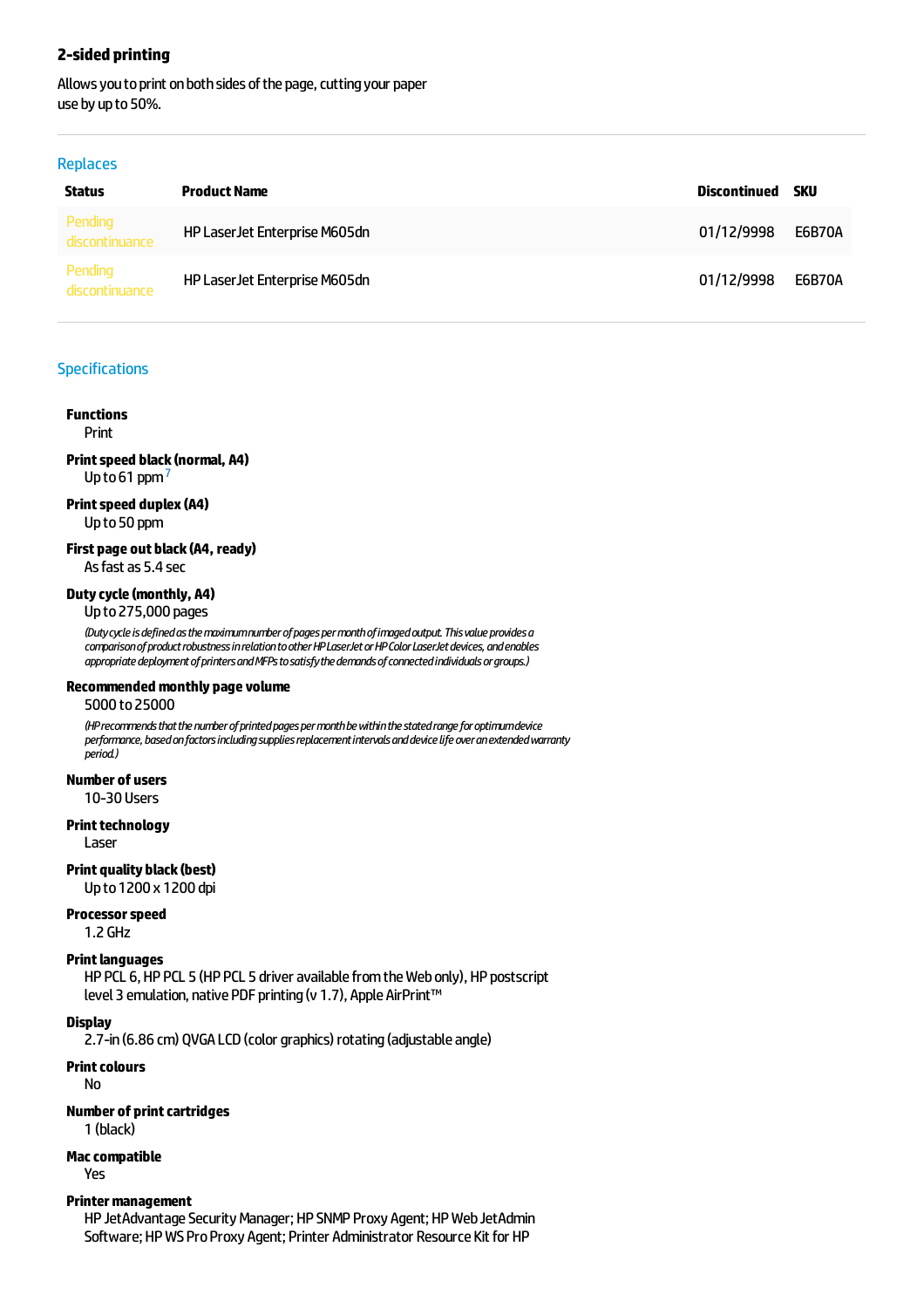#### Universal Print Driver

#### **Securitymanagement**

Identity management: Kerberos authentication; LDAP authentication; 1000 user PIN codes; optional HP and 3rd party advanced authentication solutions (e.g.; badge readers): Network: IPsec/firewall with Certificate: Pre-Shared Key: and Kerberos authentication; Supports WJA-10 IPsec configuration Plug-in: 802.1X authentication (EAP-PEAP; EAP-TLS); SNMPv3; HTTPS; Certificates; Access Control List; Data: Storage Encryption; Encrypted PDF & Email (uses FIPS 140 validated cryptographic libraries from Microsoft); Secure Erase; SSL/TLS (HTTPS); Encrypted Credentials; Device: Security lock slot; USB port disablement; hardware integration pocket for security solutions; Intrusion Detection with Red Balloon Security Technology -Constant in-device monitoring for attacks; SureStart Secure Boot - BIOS Integrity Checking with self-healing capability; Whitelisting - loads only known good code (DLLs, EXEs, ...); Security management: Compatible with HP JetAdvantage Security Manager, Device Security Syslog Messages processed and accessable in Arcsight and Splunk SIEMs

#### **Fontsand typefaces**

105 internal TrueType fonts scalable in HP PCL, 92 internal scalable fonts in HP postscript level 3 emulation (Euro symbol built-in); 1 internal Unicode Fonts (Andale Mono WorldType); 2 Internal Windows Vista 8 Fonts (Calibri, Cambria); Additional font solutions available via third-party flash memory cards; HP LaserJet Fonts and IPDS Emulation available at <http://www.hp.com/go/laserjetfonts>

#### **Mobile printing capability**

und printuity or producy<br>HP ePrint; Apple AirPrint™; Mopria-certified <sup>6</sup>

#### **Wirelesscapability**

Optional, enabled with purchase of HP Jetdirect 2900nw Print Server J8031A or HP Jetdirect 3000w NFC/Wireless Accessory J8030A

#### **Connectivity, standard**

1 Hi-Speed Device USB 2.0; 2 Hi-Speed USB 2.0 Host; 1 Gigabit/Fast Ethernet 10/100/1000 Base-TX network; Hardware Integration Pocket

#### **Connectivity, optional**

HP Jetdirect 2900nw Print Server J8031A; HP Jetdirect 3000w NFC/Wireless Accessory J8030A

#### **Minimumsystemrequirements**

2 GB available hard disk space; OS hardware requirements see [microsoft.com](http://microsoft.com)

#### **Minimumsystemrequirementsfor**

#### **Macintosh**

1.3 GB available hard drive space; Internet; OS hardware requirements see [Apple.com](http://apple.com) for more info

#### **Compatible operating systems**

Android,Linux Boss(5.0),Linux Debian(7.0, 7.1, 7.2, 7.3, 7.4, 7.5, 7.6, 7.7, 7.8, 7.9, 8.0, 8.1, 8.2, 8.3, 8.4, 8.5, 8.6), Linux Fedora (22, 23, 24), Linux Mint (17, 17.1, 17.2, 17.3, 18), Linux Red Hat Enterprise (6.0, 7.0), Linux SUSE (13.2, 42.1), Linux Ubuntu (12.04, 14.04, 15.10, 16.04, 16.10), OSmacOS10.12 Sierra, OSX10.10 Yosemite, OSX10.11 ElCapitan, UNIX,Windows 10 all 32-&64-biteditions(excludingRTOS for Tablets), Windows 7 all 32- & 64-bit editions, Windows 8/8.1 all 32- & 64-bit editions (excluding RT OS for Tablets), Windows Vista all 32bit editions (Home Basic, Premium, Professional, etc.), Windows XP SP3 32-bit editions (XP Home, XP Pro, etc.)

*(FullsolutionsoftwareavailableonlyforWindows7andnewer,UPDsoftwareavailableonlyforWindows7and newer,HPSoftwareforMacandWindowsisnolongerincludedontheCD,butcanbedownloadedfrom[123.hp.com](http://123.hp.com),* Legacy Windows Operating Systems (XP, Vista, and equivalent servers) get print and Scan drivers only with a reduced *featureset,WindowsRTOSforTablets(32-&64-bit)usesasimplifiedHPprintdriverbuiltintotheRTOS)*

#### **Compatible networkoperating**

#### **systems**

Citrix MetaFrame Presentation Server 3.0, Citrix MetaFrame XP Presentation Server (Feature Release 1, 2, and 3), Citrix on Windows Server 2003/2003R2, Citrix on Windows Server 2008/2008R2/2008 R2 SP1, Citrix on Windows Server 2012/2012R2, Citrix Presentation Server 4.0/4.5, Citrix XenApp 5.0 (Plus Feature Pack 2 & 3) for Windows Server 2008 Terminal Services 32- and 64-bit, Citrix XenApp 6.0/6.5 [for Windows Server 2008 R2 Terminal Services, 32- and 64-bit], Citrix XenApp 6.0/6.5/7.5 [for Windows Server 2008 R2 SP1 Terminal Services, 32and 64-bit], Citrix XenApp 7.5 [for Windows Server 2012 and 2012 R2 Terminal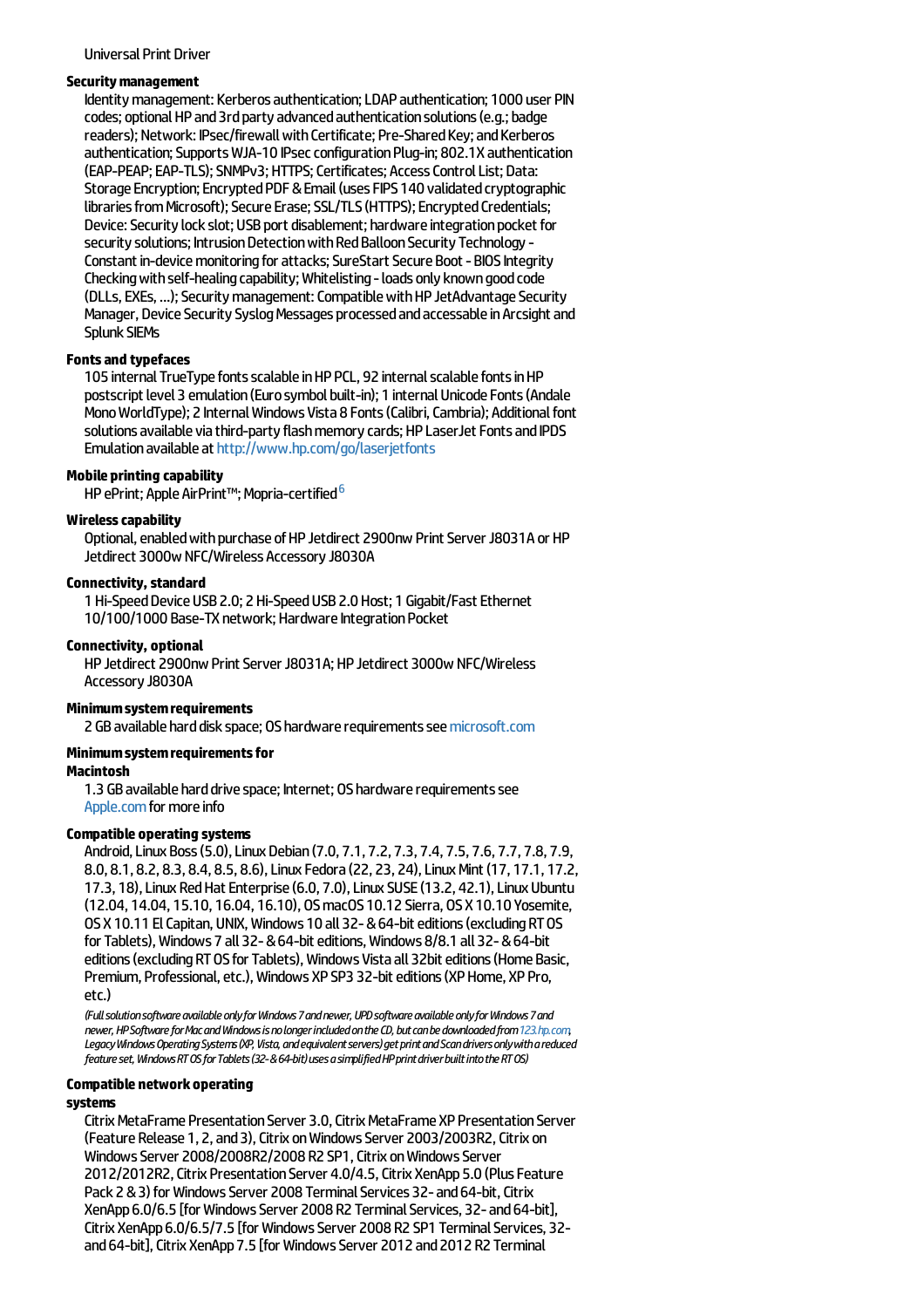Services, 64-bit], Citrix XenDesktop 5.6 [for Windows Server 2008 R2 Terminal Services, 32- and 64-bit], Citrix XenDesktop 5.6/7.0/7.5 [for Windows Server 2008 R2 SP1 Terminal Services, 32- and 64-bit], Citrix XenDesktop 7.0/7.5 [for Windows Server 2012 and 2012 R2 Terminal Services, 64-bit], Novell NetWare 6.5/SP8 Novell Clients [www.novell.com/iprint](http://www.novell.com/iprint), Novell iPrint Appliance v1.0, Novell Open Enterprise Server 11/SP1, Novell Open Enterprise Server 2 for Linux, Novell Servers [www.novell.com/iprint](http://www.novell.com/iprint)),WindowsServer 2003/2003 R2 32-/64-bit(SP1/SP2) Standard/Enterprise/Datacenter (+ Cluster & Terminal Services), Windows Server 2003/2003 R2 32-bit (SP1/SP2), Standard/Enterprise (+ Cluster & Terminal Services), Windows Server 2008 32-/64-bit (SP2) Standard/Enterprise (+ Cluster & Terminal Services), Windows Server 2008 R2 64-bit (SP1) Standard/Enterprise (+ Cluster &TerminalServices),WindowsServer 2008/2008 R2 32-/64-bit(SP1/SP2) Standard/Enterprise/Datacenter (+ Cluster & Terminal Services), Windows Server 2012/2012 R2 64-bit Standard/Foundation/Essentials/Datacenter (+ Cluster & **Terminal Services** 

### **Memory, standard**

512MB

#### **Memory,maximum**

1.5 GB, MAX memory, when 1GB Accessory DIMM is installed

#### **Memoryslots**

1 slot, 90-pin

### **Paper handling input, standard**

100-sheet multipurpose feeder, 550-sheet input feeder

#### **Paper handling input, optional**

Optional 1x550-sheet paper feeder, optional 1x550 paper feeder and stand with cabinet, optional 3x550-sheet paper feeder and stand, optional high-capacity paper feeder and stand with 1x550 sheet feeder and 1x2,000-sheet feeder

#### **Inputcapacity**

Upto650 sheets

**Maximuminputcapacity(sheets)** Upto4400 sheets

**Paper handling output, standard** 500 sheet output bin

**Paper handling output, optional** Optional 5 bin stapler stacker

### **Output capacity**

Upto500 sheets

**Maximumoutputcapacity(sheets)** Upto1300 sheets

**Finished output handling Sheetfed** 

# **Duplex printing**

Automatic(standard)

### **Paper travs, standard**

2

#### **Paper trays, maximum** Upto6

**Envelopefeeder**

Yes, 75 (optional)

### **Mediasizessupported**

feeder 1: A4, A5, A6, RA4, B5 (JIS), B6 (JIS), 10 x 15 cm, Oficio(216 x 340mm), 16K, envelopes (C5, B5, C6, DL ISO), Postcard (JIS single and double); feeder 2: A4, A5, A5-R, B5 (JIS), 16K

### **Mediasizes,custom**

feeder 1: 76 x 127 to216 x 356mm;feeder 2: 99 x 148 to216 x 356mm

### **Mediatypes**

Paper (plain, light, bond, recycled, heavy, extra heavy, cardstock, pre-printed, prepunched, colored, rough, heavy rough), mono transparency, labels, letterhead,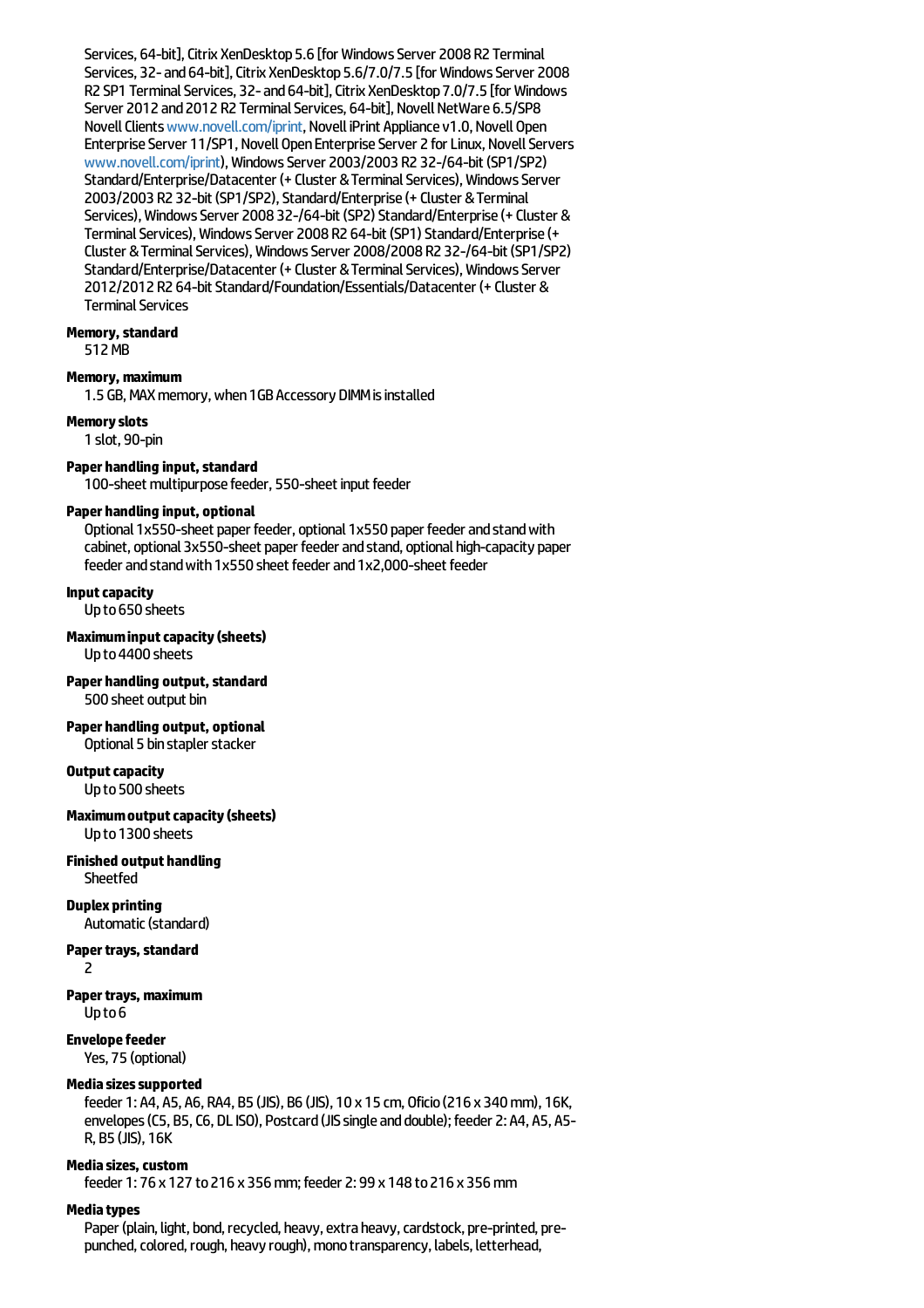envelope, heavy envelope

#### **Mediaweight,supported**

Feeder 1: 60 to 199 g/m<sup>2</sup>; feeder 2: 60 to 120 g/m<sup>2</sup>

#### **Power**

100V - 127V nominal @ +/-10% (min 90V, max 140V); 50 - 60Hz nominal +/-3Hz (min47Hz,max 63Hz), 12 A; 220V -240V nominal,@+/-10%(min198V,Max 264V); 50 - 60Hz nominal +/-3Hz (min 47Hz, max 63Hz), 6 A

#### **Powersupplytype**

Built in 115V or 220V Power Supply (Not dual voltage, power supply varies by part number with # Option code identifier)

#### **Power consumption**

780watts(printing), 15.3watts(ready), 3.1watts(sleep), < 0.1watts(Auto Off/Manual On), < 0.1 watts (Manual Off)<sup>3</sup>

#### **Typicalelectricityconsumption (TEC)**

**number**

ES: 2.622 kWh/week, BA: 2.425 kWh/week

#### **Energyefficiency**

ENERGYSTAR®certified; Blue Angel;EPEAT®Silver;EPEAT® Gold(#AAZ, #201 options only)

#### **ENERGY STAR®certified**

Yes

#### **Operating temperature range**

15 to32.5ºC

### **Operating humidityrange**

10 to90%RH

### **Minimumdimensions(W x D xH)**

431 x 466 x 380mm

#### **Maximumdimensions(W xD xH)**

431 x 1040 x 453mm

#### **Weight**

21.6 kg

#### **UPC number**

(201) 889894068507; (AAZ) 889894068514; (AB0) 889894068354; (AB2) 889894068361; (ABJ) 889894068378; (ABT) 889894068415; (ABY) 889894068422; (AC4) 889894858177; (AC8) 889894068491; (ACJ) 889894068385; (ACQ) 889894068439; (AKV) 889894858184; (B13) 889894068446; (B19) 889894068453; (BAZ) 889894068460; (BBU) 889894068392; (BGJ) 889894068521; (BGM) 889894068408

#### **Package dimensions(W x D xH)**

597 x 497 x 539mm

#### **Packageweight**

27.2 kg

#### **Quantity per pallet**

16

#### **Pallet dimensions(W xD xH)**

1200 x 1000 x 2310mm(AP), 1200 x 1000 x 2320mm(EMEA&AMS)

#### **Pallet weight**

433.59 kg(NA,EMEA, AP)

#### **Country of origin**

Made in China (ABO, AB2, ABJ, ACJ, BBU, BGM, ACQ, ABT, ABY, B13, B19, BAZ, BGJ, AC4, AC8, AKV); Made in Japan (AAZ, 201); Made in Brazil (696)

### **What'sin the box**

HP LaserJet Printer HP Black Original LaserJet Toner Cartridge (~11K yield) CD with software drivers and documentation Documentation (Hardware Install Guide) Power cord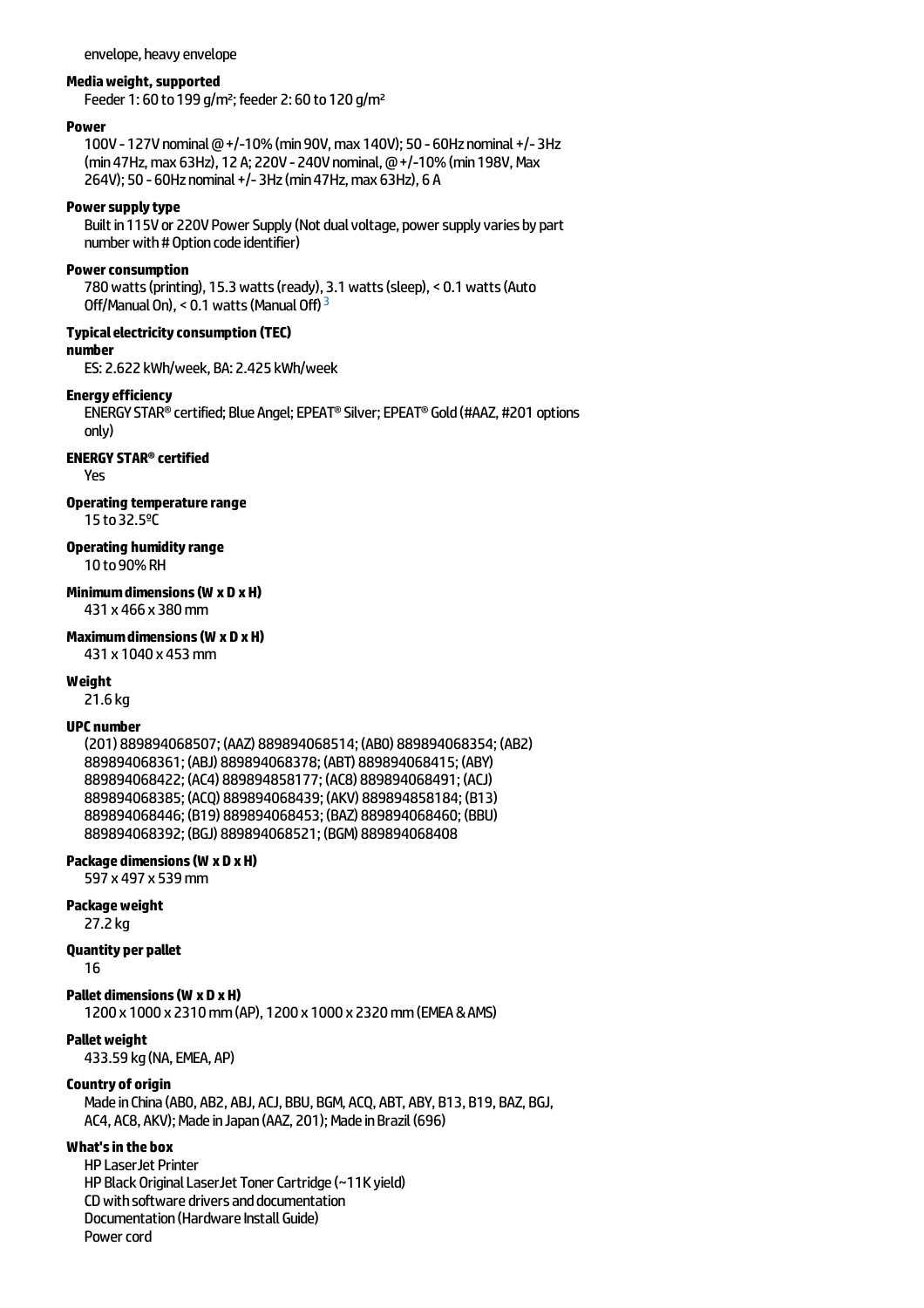### **Cableincluded**

No, please purchase (USB) cable separately

#### **Replacement cartridges**

HP 37A Black Original LaserJet Toner Cartridge (11,000 vield) CF237A; HP 37X High Yield Black Original LaserJet Toner Cartridge (25,000 yield) CF237X; HP 37Y Extra High Yield Black Original LaserJet Toner Cartridge (41,000 yield) CF237Y

### **Software included**

HP Connected HP Device Experience (DXP) HP PCL 6 (XPS) Printer Driver HP Software Installer/Uninstaller Mac OS Welcome Screen (Directs users to [123.HP.com](http://123.hp.com) or OS App Source for printer software) Online user manuals

#### **Warranty**

1 Year Limited Warranty (Return to HP/Dealer - Standard Bench Repair)

#### **Overview**

- 1 Based on HP review of 2016 published security features of competitive in-class printers. Only HP offers a combination of security features that can monitor to detect and automatically stop anattack then self-validate software integrity in a reboot. For a list of printers, visit <http://www.hp.com/go/PrintersThatProtect>. For more information: <http://www.hp.com/go/printersecurityclaims>
- 2 HP Web Jetadmin is available for download at no additional charge at <http://www.hp.com/go/webjetadmin>
- 4 Measured after 15 min in sleep. Exact speed varies depending on the system configuration, software application, driver, document complexity and time in sleep.
- 5 Based on HP testing using the ENERGY STAR® program's Typical Electricity Consumption (TEC) method or as reported in energy star.gov versus the top three leading competitors as of 8/2015. Actual results may vary. For details see <http://www.hp.com/go/Ljclaims>
- 6 Morepagesversuspredecessorcartridgesclaimbasedonpage-yieldcomparisonofHP37XHighYieldBlackOriginalLaserJetTonerCartridgeswithHP87XHighYieldBlackOriginalLaserJet Toner Cartridges. For more information, see <http://www.hp.com/go/learnaboutsupplies>

#### **Specifications**

3 Powerrequirementsarebasedonthecountry/regionwheretheprinterissold.Donotconvertoperatingvoltages.Thiswilldamagetheprinterandvoidtheproductwarranty.

6 Mayrequireafirmwareupgradetobecompatible,downloadat<http://www.hp.com/go/support>

7 Measured using ISO/IEC 24734, excludes first set of test documents. For more information see <http://www.hp.com/go/printerclaims>. Exact speed varies depending on the system configuration, software application, driver, and document complexity.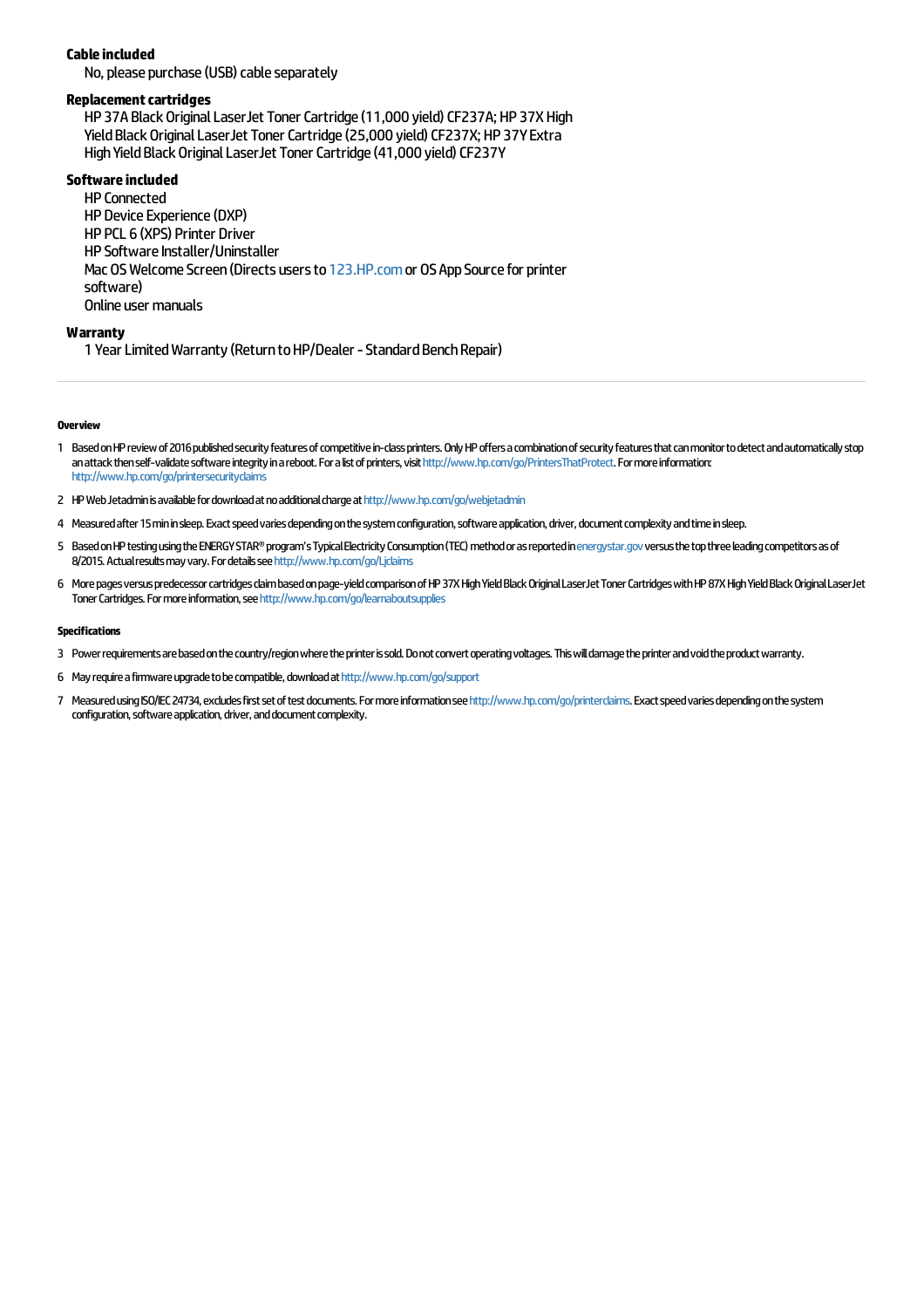### **Brochure(1)**

### **HP** Print Security. Solution Overview

A solution overview brochure which explains the importance of print security and how to reduce security risks with the embedded security features in HP devicesandabroadportfolioof HP JetAdvantageSecuritySolutions.

### **Datasheet(1)**

#### **HP [LaserJetEnterpriseM608](http://h20195.www2.hp.com/v2/GetPDF.aspx/4aa6-9440eep.pdf) series AP datasheet**

Datasheet for HP Laser let Enterprise M608 series

### **Product family quide (2)**

#### **HP printers, MFPs,and [all-in-ones.Selection](http://h20195.www2.hp.com/v2/GetPDF.aspx/4aa5-4597eep.pdf) guide**

Selection guide providing business customers the information they need to choose the right HP LaserJet or Officejet printer or MFP for their work teams, workgroups, and departments. Includes qualifying questions and tables comparing device features.

#### **HP [LaserJetEnterpriseM607,](http://h20195.www2.hp.com/v2/GetPDF.aspx/4aa6-9364eep.pdf) M608, M609 series. Product guide**

Learn everything you need to know about the HP LaserJet Enterprise M607dn, M608dn, M609dn series, including key features and benefits, a product walk around, ordering information, and technical specifications.

#### **Sales guide (2)**

#### **HP Line-upMap A4 [Printers\(LaserJetand](http://h20195.www2.hp.com/v2/GetPDF.aspx/4aa6-1488eep.pdf) PageWide)-May 2017 Edition (APJ Version exceptChinaand India)**

HP Line-up Map A4 Printers (LaserJet and PageWide) - May 2017 Edition consist of HP LaserJet Printers and HP Pagewide Printers.

#### **HP Line-upMap A4 [Printers\(LaserJetand](http://h20195.www2.hp.com/v2/GetPDF.aspx/4aa7-0184eep.pdf) PageWide)-May 2017 Edition (China/IndiaOnly)**

HP Line-up Map A4 Printers (LaserJet and PageWide) consist of HP LaserJet Printers and HP Pagewide Printers.

#### **Solution brief(4)**

#### **Original HP Toner cartridges with JetIntelligence. Solution brief (LTR)**

Learn about Original HP Toner cartridges with JetIntelligence, including key features and technologies, such as page maximizer technology, print gauge technology, ColorSphere 3 toner, anti-fraud technology and auto seal removal.

#### **Original HP Toner cartridges with JetIntelligence. Solution brief (A4)**

Learn about Original HP Toner cartridges with JetIntelligence, including key features and technologies, such as page maximizer technology, print gauge technology, ColorSphere 3 toner, anti-fraud technology and auto seal removal.

#### **TheWolf,season [2.Casestudy\(A4\)](http://h20195.www2.hp.com/v2/GetPDF.aspx/4aa7-0229eew.pdf)**

A customer-facing case study about "The Wolf: The Hunt Continues" film. Describes the hack of Coastline Regional Hospital, why the company was at risk, and how HP helped them improve security for devices (PC and printer), data, and documents.

#### **The Wolf: The Hunt Continues. Case study (LTR)**

A customer-facing case study about "The Wolf: The Hunt Continues" film. Describes the hack of Coastline Regional Hospital, why the company was at risk, and how HP helped them improve security for devices (PC and printer), data, and documents.

#### **Successstory(5)**

#### **Principal: HPMPSsolution expandsto [improvesecurity,mobility](http://h20195.www2.hp.com/v2/GetPDF.aspx/4aa3-1540enw.pdf)**

Principal is building on its HP MPS foundation with HP Access Control and HP Capture and Route to help boost document security, reduce waste and simplify scanning.

### **Autoliv ASP optimizes workflows, cuts costs with HP Managed Print Services**

HP Managed Print Services helps Autoliv ASP improve business process through consolidation, automatic toner re-ordering, workflow tracking with HP Web Jetadmin, and HP Virtual Print center for large volume, specialty printing.

#### **Palo Alto Unified [SchoolDistrictenablesflexible](http://h20195.www2.hp.com/v2/GetPDF.aspx/4aa4-3358enw.pdf) print policywith HPMPS**

Palo Alto Unified School District selected HP Managed Print Services (MPS) to help cut costs, improve productivity, and simplify management of its print infrastructure.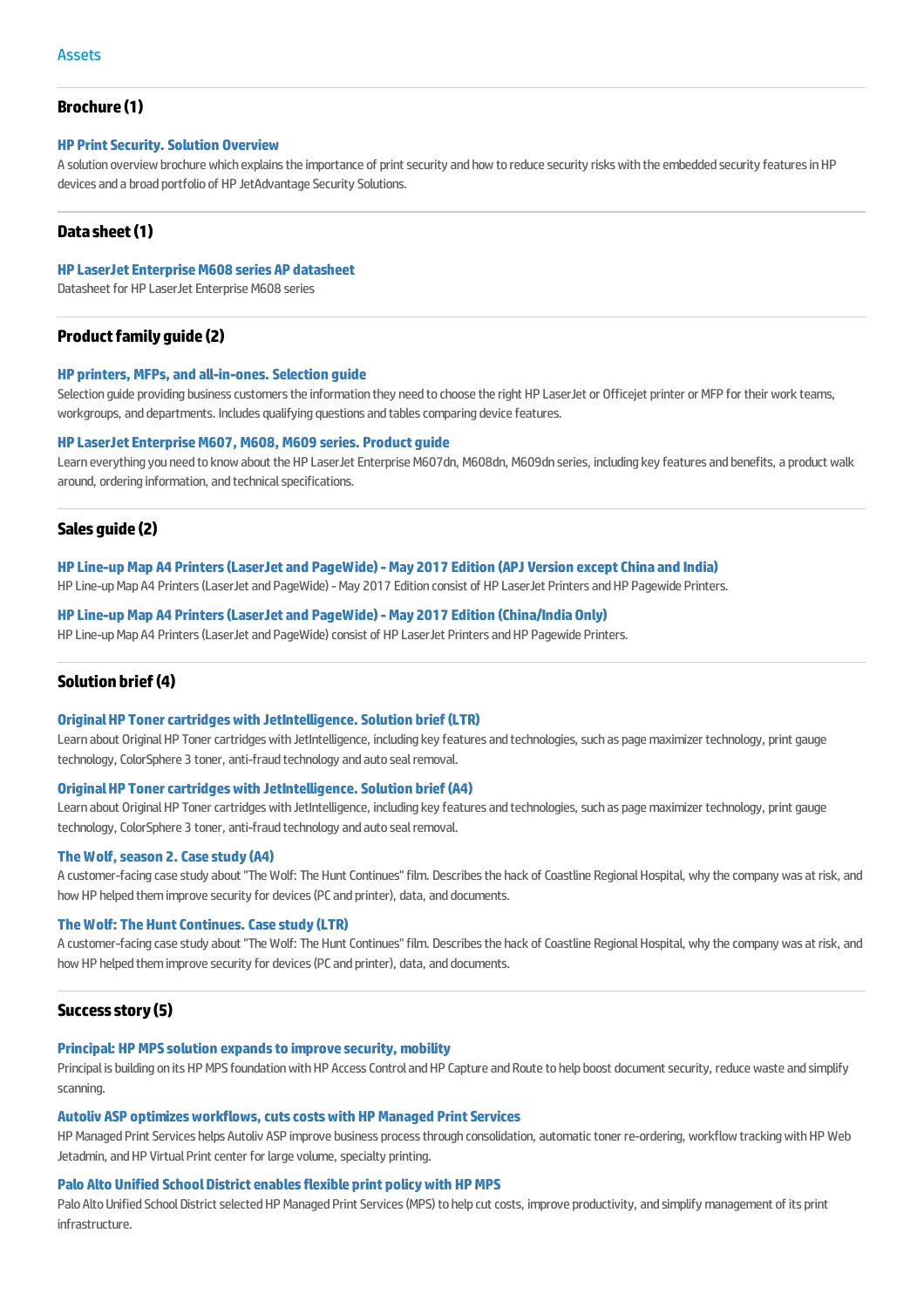#### **HPMPSaidsin efficient healthcareatHouston [Healthcarewhilereducing](http://h20195.www2.hp.com/v2/GetPDF.aspx/4aa5-4951enw.pdf) costs**

Houston Healthcare, a non-profit healthcare system in Georgia, streamlined costs without impacting quality of care and improved efficiencies with HP Managed Print Services. Implementing HP MPS has reduced print costs at Houston Healthcare by 48%.

#### **HPMPS [providesvisibilityinto](http://h20195.www2.hp.com/v2/GetPDF.aspx/4aa5-7515enw.pdf) printing for Kelly-Moore Paints**

Kelly-Moore Paints has 150 company-owned retail stores in seven states. The company has reduced internal printing costs by 60% with HP Managed Print Services. They know how much is being printed and that each location receives quality printer service.

### **Technicalwhitepaper(1)**

#### **[AftermarketChipsfor](http://h20195.www2.hp.com/v2/GetPDF.aspx/4aa6-4612enw.pdf) HP LaserJet Printers. Technicalwhite paper**

A Technical White Paper explaining the recommended changes to avoid brand misidentification.

### **Images- Product(3)**

| <b>Center facing</b> |                                            | Left facing                                |                             | <b>Right facing</b>                        |                  |
|----------------------|--------------------------------------------|--------------------------------------------|-----------------------------|--------------------------------------------|------------------|
|                      | 54 x 41 (jpg) 54 x 41 (png)                |                                            | 54 x 41 (jpg) 54 x 41 (png) | $54 \times 41$ (jpg) $54 \times 41$ (png)  |                  |
|                      | $100 \times 70$ (jpg) $96 \times 72$ (jpg) | $100 \times 70$ (jpg) $96 \times 72$ (jpg) |                             | $100 \times 70$ (ipg) $96 \times 72$ (ipg) |                  |
|                      | 96 x 72 (png) 99 x 74 (png)                |                                            | 96 x 72 (png) 99 x 74 (png) | 96 x 72 (png) 99 x 74 (png)                |                  |
| 153 x 115            | 180 x 135                                  | 153 x 115                                  | 180 x 135                   | 153 x 115                                  | 180 x 135        |
| (png)                | (png)                                      | (png)                                      | (png)                       | (png)                                      | (png)            |
| 240 x 180            | 240 x 180                                  | 240 x 180                                  | 240 x 180                   | 240 x 180                                  | 240 x 180        |
| (jpg)                | (pnq)                                      | (jpg)                                      | (pnq)                       | (pq)                                       | (png)            |
| 247 x 185            | 170 x 190                                  | 247 x 185                                  | 170 x 190                   | 247 x 185                                  | 170 x 190        |
| (png)                | (ipq)                                      | (png)                                      | (ipq)                       | (pnq)                                      | (ipq)            |
| 257 x 193            | 320 x 240                                  | 257 x 193                                  | 320 x 240                   | 257 x 193                                  | 320 x 240        |
| (pnq)                | (ipg)                                      | (pnq)                                      | (ipg)                       | (pnq)                                      | (ipq)            |
| 320 x 240            | 474 x 356                                  | 320 x 240                                  | 474 x 356                   | 320 x 240                                  | 474 x 356        |
| (png)                | (pnq)                                      | (png)                                      | (png)                       | (png)                                      | (png)            |
| 513 x 385            | 400 x 400                                  | 513 x 385                                  | 400 x 400                   | 513 x 385                                  | $400 \times 400$ |
| (png)                | (ipq)                                      | (png)                                      | (ipq)                       | (png)                                      | (ipq)            |
| 400 x 400            | 573 x 430                                  | 400 x 400                                  | 573 x 430                   | 400 x 400                                  | 573 x 430        |
| (png)                | (pnq)                                      | (png)                                      | (png)                       | (pnq)                                      | (png)            |
| $800 \times 600$     | 1659 x 1246                                | $800 \times 600$                           | 1659 x 1246                 | 800 x 600                                  | 1659 x 1246      |
| (png)                | (pnq)                                      | (png)                                      | (pnq)                       | (png)                                      | (pnq)            |
| 1500 x 1788          | 2216 x 2129                                |                                            | 1500 x 1593 2447 x 2304     | 1500 x 1561                                | 2405 x 2216      |
| (ipq)                | (pnq)                                      | (ipq)                                      | (pnq)                       | (ipq)                                      | (pnq)            |
| 2215 x 2278          |                                            | 2498 x 2446                                |                             | 2460 x 2358                                |                  |
| (jpg)                |                                            | (jpg)                                      |                             | (jpg)                                      |                  |

### **Search additional assets (Asset Hub)**

### **Search [foradditionalassets](https://h22189.www2.hp.com/hpsc?productOID=9364974&target countries=Australia {AU})**

This link is being provided as a convenience and for informational purposes only. HP Sales Central bears no responsibility for the accuracy, legality or content of the external site or for that of subsequent links. Contact the external site for answers to questions regarding its content.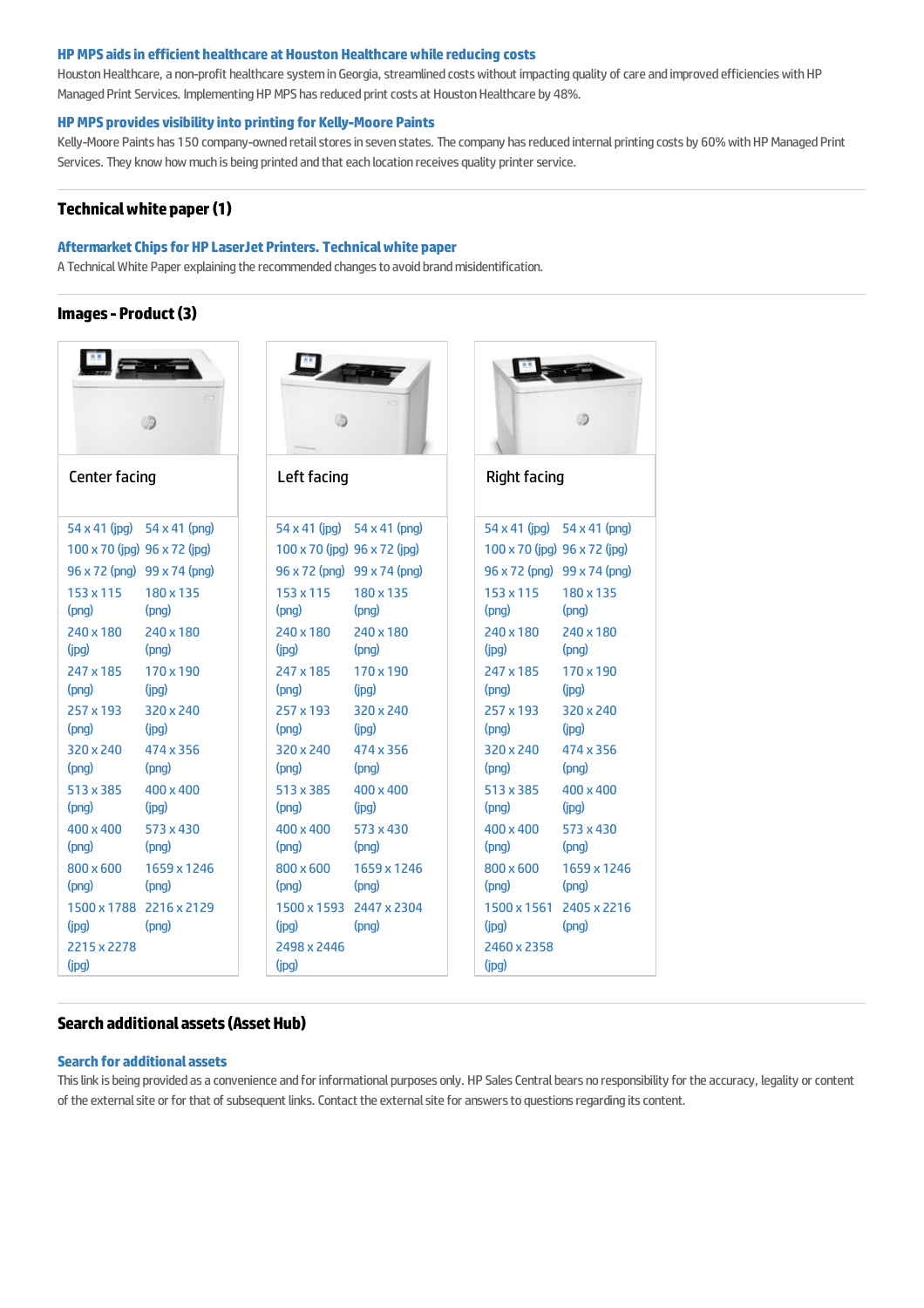## **Cabinets and Stands**

### **Printer Cabinets and Stands**

| <b>Active</b>                    | <b>HP Laser Jet Printer Stand</b>       | LOH19A        |
|----------------------------------|-----------------------------------------|---------------|
|                                  | <b>Cables/Cable Kits/Cable Adapters</b> |               |
|                                  | <b>Port Cables and Cable Adapters</b>   |               |
| <b>Active</b>                    | <b>HP Internal USB Ports</b>            | <b>B5L28A</b> |
| <b>Paper Handling</b>            |                                         |               |
| <b>Envelope Feeders</b>          |                                         |               |
| <b>Active</b>                    | HP Laser Jet Envelope Feeder            | <b>LOH21A</b> |
| <b>Input Trays</b>               |                                         |               |
| <b>Active</b>                    | HP Laser Jet 550-sheet Paper Tray       | <b>LOH17A</b> |
| <b>Active</b>                    | HP LaserJet 2100 Sheet Paper Tray       | LOH18A        |
| <b>Active</b>                    | HP Laser Jet Extension Tray Cover       | L0H22a        |
| <b>Output Trays and Stackers</b> |                                         |               |
| <b>Active</b>                    | HP Laser Jet Stapler/Stacker/Mailbox    | LOH20A        |
| <b>PC Drives and Storage</b>     |                                         |               |
| <b>EIO Hard Drives</b>           |                                         |               |
| <b>Active</b>                    | HP High-Performance Secure Hard Disk    | <b>B5L29A</b> |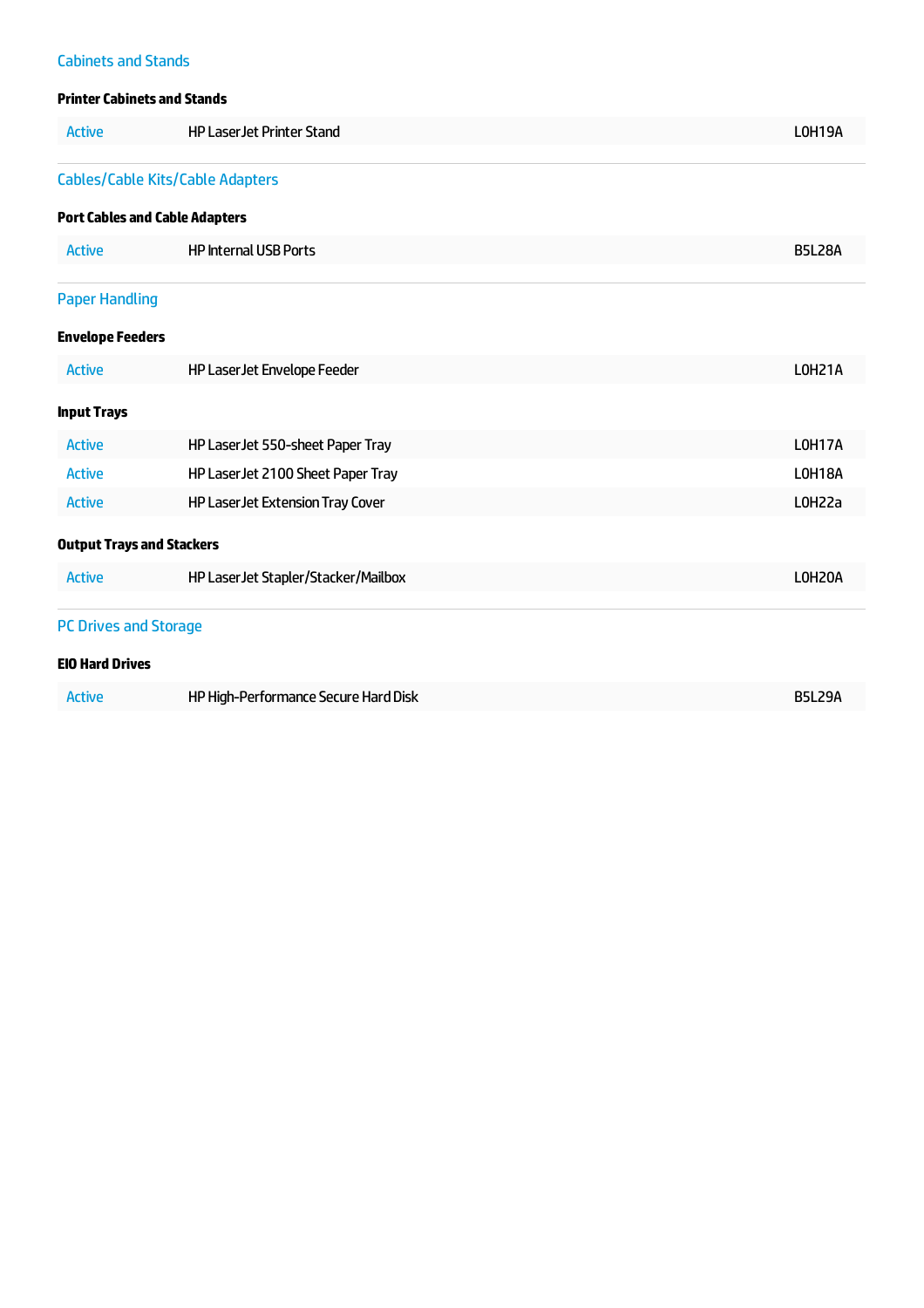### **Network Print Servers**

### **External Print Servers**

| Active | HP Jetdirect 2900nw Print Server          | J8031A |
|--------|-------------------------------------------|--------|
| Active | HP Jetdirect 3000w NFC/Wireless Accessory | J8030A |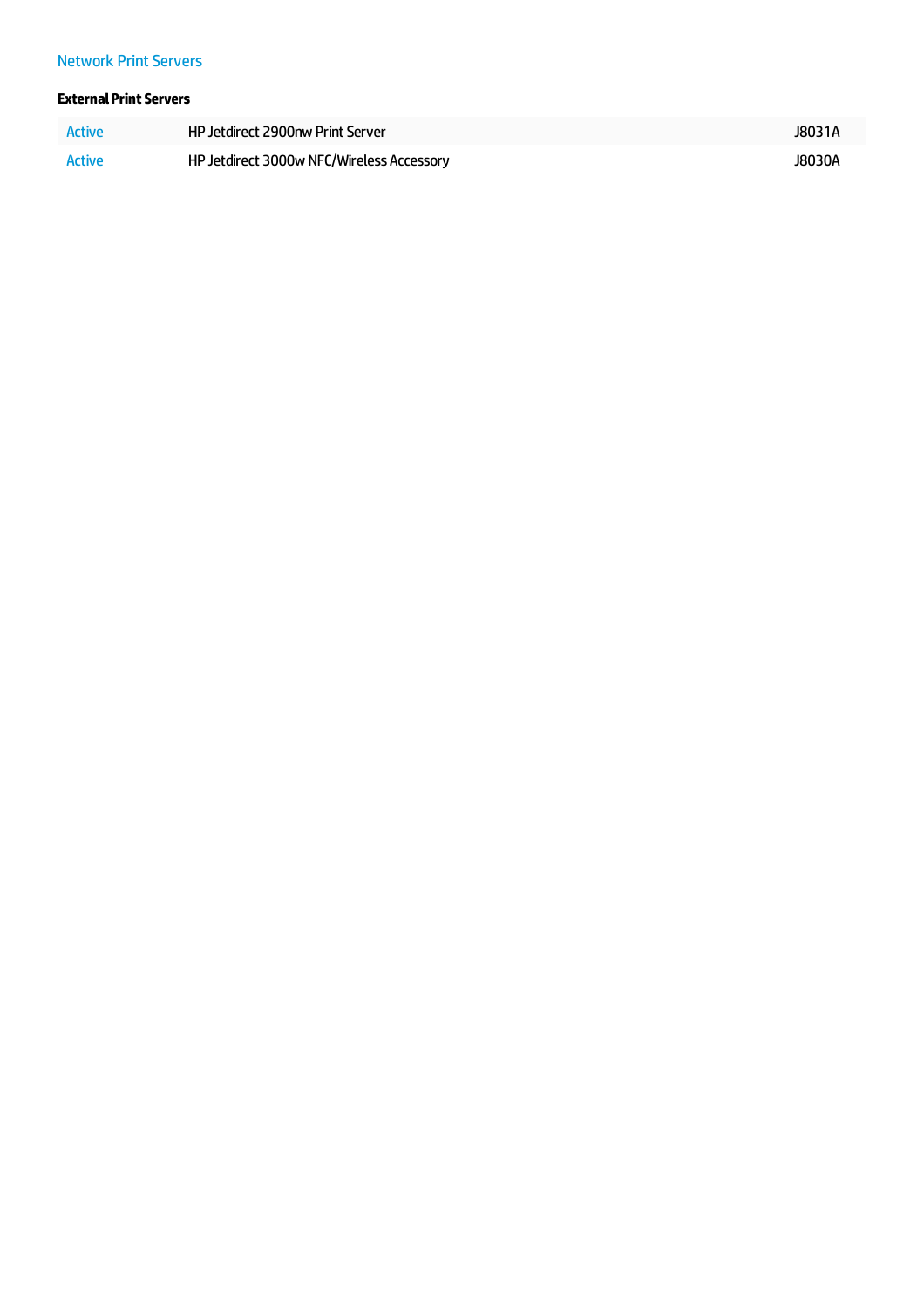### **HP Care Services**

### **Hardware Installation Services**

Active **HP Inst SVC w/nw Workgroup Printer** Material Active **[U9JT2E](#/ipg/product/U9JT2E)** 

### **Hardware Support Services**

| <b>Active</b> | HP 1 year Post Warranty 4 hour 9x5 Hardware Support w/DMR for Laser Jet Enterprise M608          | U9NG6PE       |
|---------------|--------------------------------------------------------------------------------------------------|---------------|
| <b>Active</b> | HP 1 year Post Warranty NBD Parts Exchange Service for LaserJet Enterprise M608 (Channel only)   | U9NH3PE       |
| <b>Active</b> | HP 1 year Post Warranty Next Business Day Hardware Support w/DMR for Laser Jet Enterprise M608   | U9NG4PE       |
| <b>Active</b> | HP 1 year Post Warranty Return for Repair Service for Laser Jet Enterprise M608                  | U9NH2PE       |
| <b>Active</b> | HP 2 year Post Warranty 4 hour 9x5 Hardware Support w/DMR for LaserJet Enterprise M608           | U9NG7PE       |
| <b>Active</b> | HP 2 year Post Warranty NBD Parts Exchange Service for LaserJet Enterprise M608 (Channel only)   | U9NH4PE       |
| <b>Active</b> | HP 2 year Post Warranty Next Business Day Hardware Support w/DMR for Laser Jet Enterprise M608   | U9NG5PE       |
| <b>Active</b> | HP 3 year 4 hour 9x5 HW Support w/Defective Media Retention for Laser Jet Enterprise M608        | U9NE3E        |
| <b>Active</b> | HP 3 year Next Business Day HW Support w/Defective Media Retention for Laser Jet Enterprise M608 | <b>U9NE0E</b> |
| <b>Active</b> | HP 3 year Next Business Day Parts Exchange Service for LaserJet Enterprise M608 (Channel only)   | U9NF8E        |
| <b>Active</b> | HP 3 year Return for Repair Service for Laser Jet Enterprise M608                                | U9NF5E        |
| <b>Active</b> | HP 4 year 4 hour 9x5 HW Support w/Defective Media Retention for Laser Jet Enterprise M608        | U9NE4E        |
| <b>Active</b> | HP 4 year Next Business Day HW Support w/Defective Media Retention for Laser Jet Enterprise M608 | U9NE1E        |
| <b>Active</b> | HP 4 year Next Business Day Parts Exchange Service for LaserJet Enterprise M608 (Channel only)   | U9NF9E        |
| <b>Active</b> | HP 4 year Return for Repair Service for Laser Jet Enterprise M608                                | U9NF6E        |
| <b>Active</b> | HP 5 year 4 hour 9x5 HW Support w/Defective Media Retention for Laser Jet Enterprise M608        | U9NE5E        |
| <b>Active</b> | HP 5 year Next Business Day HW Support w/Defective Media Retention for Laser Jet Enterprise M608 | U9NE2E        |
| <b>Active</b> | HP 5 year Next Business Day Parts Exchange Service for LaserJet Enterprise M608 (Channel only)   | U9NGOE        |
| <b>Active</b> | HP 5 year Return for Repair Service for LaserJet Enterprise M608                                 | U9NF7E        |

### **Imaging and Printing Commercial Care Services**

| <b>Active</b> | HP Maintenance Kit Replacement Service for LaserJet M60x Multifunction Printer Fuser 110 SVC | U9PS8E |
|---------------|----------------------------------------------------------------------------------------------|--------|
| Active        | HP Maintenance Kit Replacement Service for LaserJet M60x Multifunction Printer Fuser 220 SVC | U9PS9E |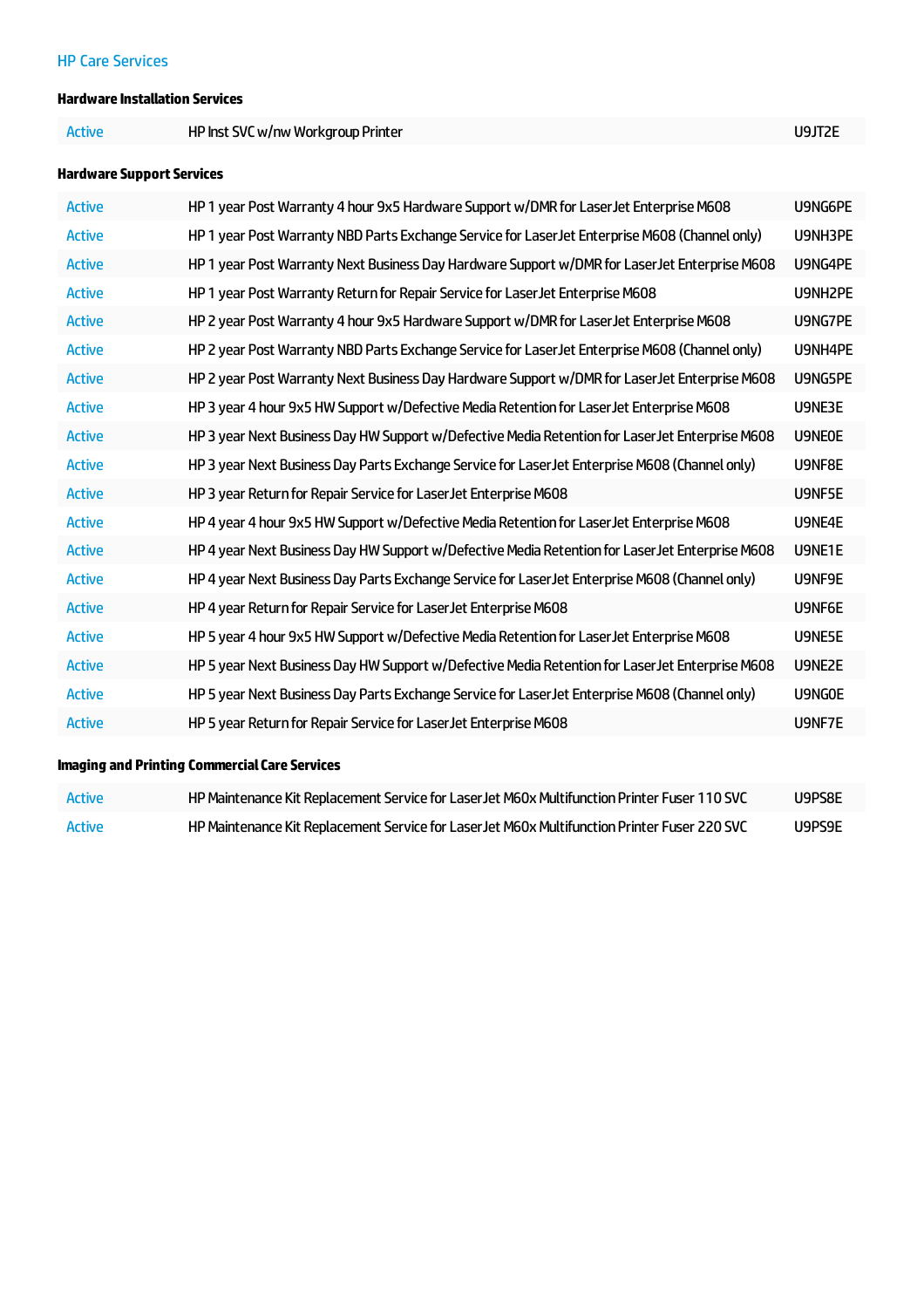# HP Laser Toner Cartridges and Kits

### **HP Black andWhiteLaser Toner PrinterCartridges**

| <b>Active</b> | HP 37A Black Original Laser Jet Toner Cartridge                              | <b>CF237A</b> |
|---------------|------------------------------------------------------------------------------|---------------|
| Active        | HP 37X High Yield Black Original Laser Jet Toner Cartridge                   | <b>CF237X</b> |
| <b>Active</b> | HP 37X High Yield Black Original Laser Jet Toner Cartridge for US Government | CF237XG       |
| <b>Active</b> | HP 37Y Extra High Yield Black Original Laser Jet Toner Cartridge             | <b>CF237Y</b> |

### **HP Laser PrinterSupply Kits**

| <b>Active</b> | HP Laser Jet 110V Maintenance Kit | LOH24A |
|---------------|-----------------------------------|--------|
| Active        | HP Laser Jet 220V Maintenance Kit | LOH25A |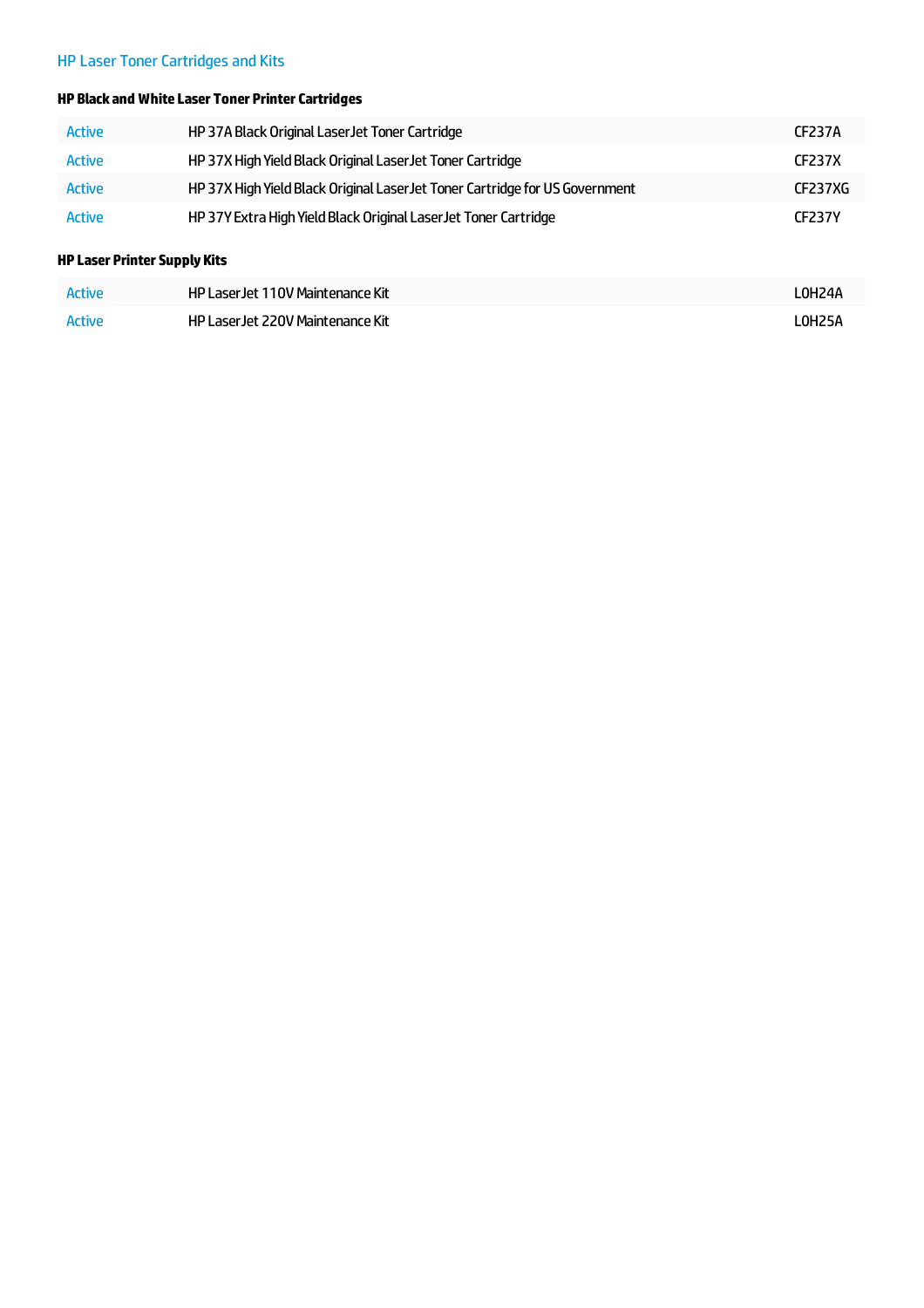#### **Accessories**

HP LaserJet 550-Sheet Paper feeder L0H17A, HP LaserJet 2100 sheet Paper feeder L0H18A, HP LaserJet Printer Stand L0H19A, HP LaserJet Stapler/Stacker/Mailbox L0H20A, HP Envelope Feeder L0H21A, HP Internal USB Ports B5L28A, HP Secure High Perf Hard Disk Drive B5L29A, HP Jetdirect 2900nw Print Server J8031A, HP Trusted Platform Module Accessory F5S62A, 1 GB Memory DIMM Kit G6W84A, HP Extension Tray Cover LOH22A

### **Acoustic poweremissions**

6.9 B(A)

### **Acoustic power emissions (ready)**

Inaudible

#### **Acoustic power note**

Acoustic values are subject to change. For current information see <http://www.hp.com/support>. Noise measured during printing mono simplex A4 at 62ppm.

**Acoustic pressure emissions bystander (active, printing)** 55 dB(A)

**Acoustic pressure emissions bystander (ready)**

Inaudible

**Additionalinformation aboutHP** <http://www.hp.com>

#### **Additionalinformation aboutHP in the countries**

<http://www.hp.com/uk>

#### **Automatic papersensor**

No

#### **Best technical electricity consumption**

**(TEC)** 2.684 kWh/week

### **Best technical electricity consumption**

**(TEC)footnote number**

[13]

# **Blue Angel(sleepmode)**

3.21watts

#### **Blue Angelcompliant**

Yes

#### **Bottommargin (A4)** 4.3mm

### **Cable included**

No, please purchase (USB) cable separately

**Code name**

Titanium65

### **Compatible networkoperating**

#### **systems**

Citrix MetaFrame Presentation Server 3.0, Citrix MetaFrame XP Presentation Server (Feature Release 1, 2, and 3), Citrix on Windows Server 2003/2003R2, Citrix on Windows Server 2008/2008R2/2008 R2 SP1, Citrix on Windows Server 2012/2012R2, Citrix Presentation Server 4.0/4.5, Citrix XenApp 5.0 (Plus Feature Pack 2 & 3) for Windows Server 2008 Terminal Services 32- and 64-bit, Citrix XenApp 6.0/6.5 [for Windows Server 2008 R2 Terminal Services, 32- and 64-bit], Citrix XenApp 6.0/6.5/7.5 [for Windows Server 2008 R2 SP1 Terminal Services, 32and 64-bit], Citrix XenApp 7.5 [for Windows Server 2012 and 2012 R2 Terminal Services, 64-bit], Citrix XenDesktop 5.6 [for Windows Server 2008 R2 Terminal Services, 32- and 64-bit], Citrix XenDesktop 5.6/7.0/7.5 [for Windows Server 2008 R2 SP1 Terminal Services, 32- and 64-bit], Citrix XenDesktop 7.0/7.5 [for Windows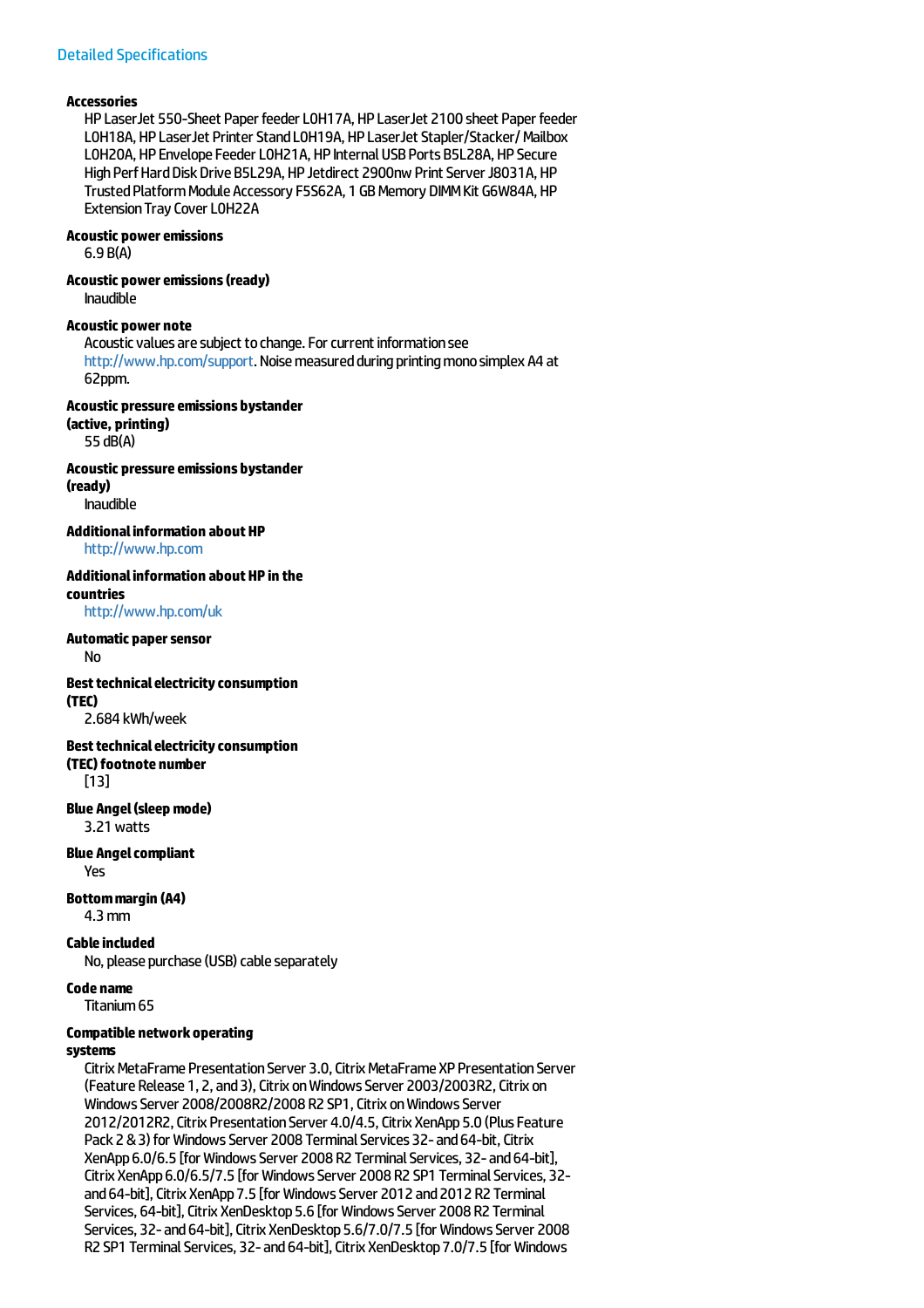Server 2012 and 2012 R2 Terminal Services, 64-bit], Novell NetWare 6.5/SP8 Novell Clients [www.novell.com/iprint](http://www.novell.com/iprint), Novell iPrint Appliance v1.0, Novell Open Enterprise Server 11/SP1, Novell Open Enterprise Server 2 for Linux, Novell Servers [www.novell.com/iprint](http://www.novell.com/iprint)),WindowsServer 2003/2003 R2 32-/64-bit(SP1/SP2) Standard/Enterprise/Datacenter (+ Cluster & Terminal Services), Windows Server 2003/2003 R2 32-bit (SP1/SP2), Standard/Enterprise (+ Cluster & Terminal Services), Windows Server 2008 32-/64-bit (SP2) Standard/Enterprise (+ Cluster & Terminal Services), Windows Server 2008 R2 64-bit (SP1) Standard/Enterprise (+ Cluster & Terminal Services), Windows Server 2008/2008 R2 32-/64-bit (SP1/SP2) Standard/Enterprise/Datacenter (+ Cluster & Terminal Services), Windows Server 2012/2012 R2 64-bit Standard/Foundation/Essentials/Datacenter (+ Cluster & **Terminal Services** 

### **Compatible operating systems**

Android,Linux Boss(5.0),Linux Debian(7.0, 7.1, 7.2, 7.3, 7.4, 7.5, 7.6, 7.7, 7.8, 7.9, 8.0, 8.1, 8.2, 8.3, 8.4, 8.5, 8.6),LinuxFedora(22, 23, 24),LinuxMint(17, 17.1, 17.2, 17.3, 18), Linux Red Hat Enterprise (6.0, 7.0), Linux SUSE (13.2, 42.1), Linux Ubuntu (12.04, 14.04, 15.10, 16.04, 16.10), OSmacOS10.12 Sierra, OSX10.10 Yosemite, OSX10.11 ElCapitan, UNIX,Windows 10 all 32-&64-biteditions(excludingRTOS for Tablets), Windows 7 all 32- & 64-bit editions, Windows 8/8.1 all 32- & 64-bit editions (excluding RT OS for Tablets), Windows Vista all 32bit editions (Home Basic, Premium, Professional, etc.), Windows XP SP3 32-bit editions (XP Home, XP Pro, etc.)

#### **Connectivity, optional**

HP Jetdirect 2900nw Print Server J8031A; HP Jetdirect 3000w NFC/Wireless Accessory J8030A

#### **Connectivity, standard**

1 Hi-Speed Device USB 2.0; 2 Hi-Speed USB 2.0 Host; 1 Gigabit/Fast Ethernet 10/100/1000 Base-TX network; Hardware Integration Pocket

#### **Controlpanel**

2.7-in (6.86 cm) QVGA LCD (color graphics) rotating (adjustable angle) display with 24-key pad

#### **Copyright notice**

The product could differ from the images shown. © 2014 Hewlett-Packard Development Company, L.P. The Information contained herein is subject to change without notice. Warranties for HP products and services are set out in the express warranty statements accompanying such products and services. In addition, our products and services come with guarantees that cannot be excluded under the Australian Consumer Law. Subject to the foregoing, nothing herein should be construed as constituting an additional warranty. HP shall not be liable for technical or editorial errors or omissions contained herein.

#### **Count of cartons per pallet layer**

4

### **Count oflayersin pallet**

4

#### **Country of origin**

Made in China (ABO, AB2, ABJ, ACJ, BBU, BGM, ACQ, ABT, ABY, B13, B19, BAZ, BGJ, AC4, AC8, AKV): Made in Japan (AAZ, 201): Made in Brazil (696)

### **Datasheet publication number**

4AA6-9440EEP

#### **Display**

2.7-in (6.86 cm) QVGA LCD (color graphics) rotating (adjustable angle)

#### **Displayarea(metric)**

54 x 40.5mm

#### **Downloadablesoftware**

HP Easy Start (Guided Software Install for Windows OS and Mac); HP ePrint Software (ePrint Mobile Driver for Windows); HP ePrint Software (for Windows); HP Imaging & Printing Security Center; HP JetAdvantage Security Manager; HP Mobile Printing [http://www8.hp.com/us/en/ads/mobility/overview.html;](http://www8.hp.com/us/en/ads/mobility/overview.html) HP PCL6 (XPS) print driver only (No installer for "Add Printer" installs); HP PCL6 (XPS) print driver with installer; Product Documentation and Support; HP Proxy Agent Software; HP Universal Print Drivers (PCL6 & PS for Windows); Linux/Unix Print Drivers; Mac Software Solution: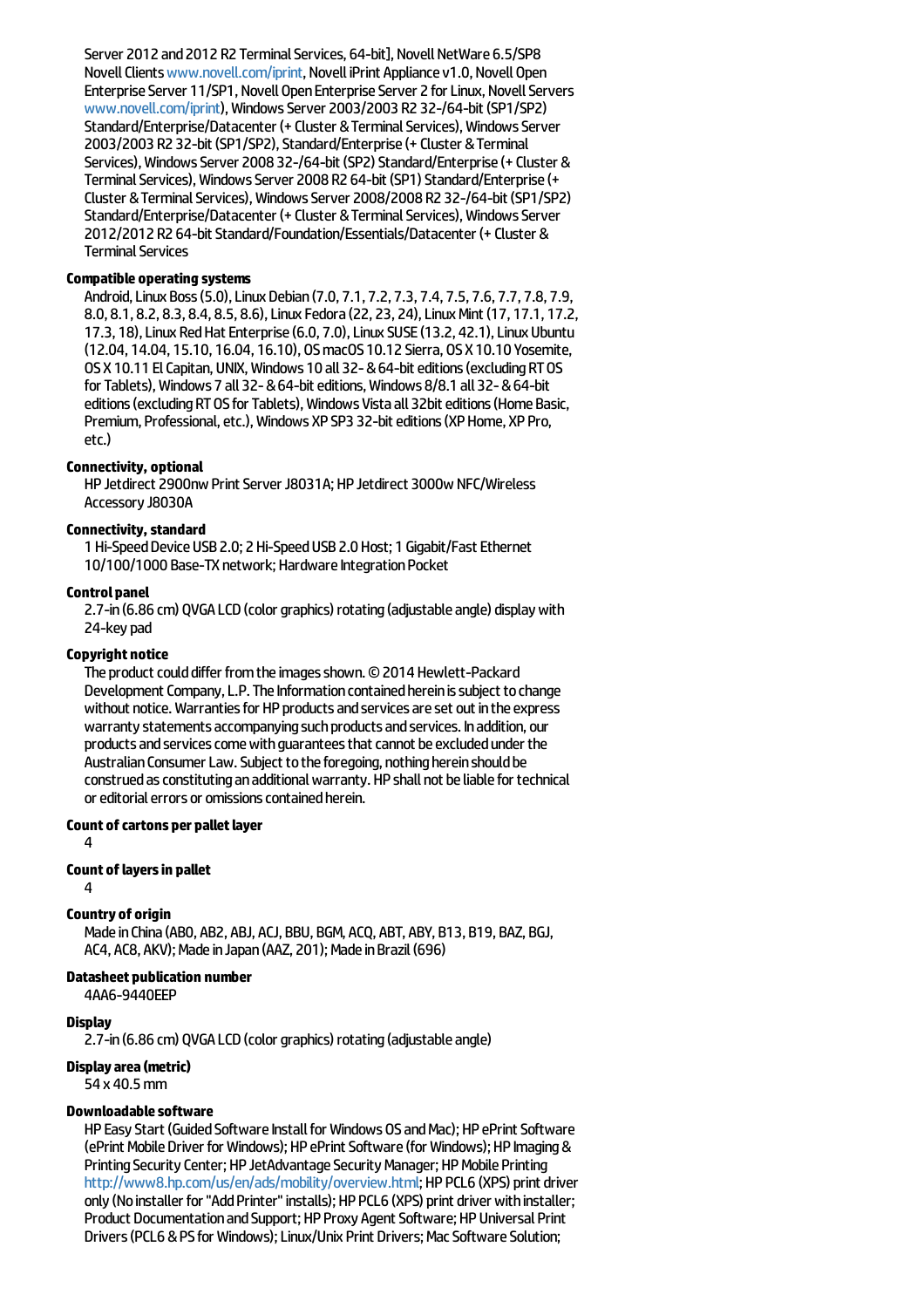Printer Administrator Resource Kit; SAP (PS Print Drivers); Web JetAdmin; Windows driver only solution; Windows Full Software Solution

#### **Driver updates**

Current HP printer drivers and software can be obtained from the HP Customer Care Web site: In the US, go to [www.hp.com/support/colorljM608](http://www.hp.com/support/colorljM608); Outside the US, go to <http://www.hp.com/support> 1. Go to http://www.hp.com/support. Select the country/region. 2. Select Drivers & Downloads 3. Enter a product name/number. 4. Under Download Options, select Drivers, Software & Firmware 5. Select the operating system version. 6. Then select DOWNLOAD.

#### **Duplex printing**

Automatic(standard)

#### **Dutycycle(monthly, A4)**

Upto275,000 pages

**Dutycycle(monthly, letter)**

Upto275,000 pages

#### **Dutycycle note**

Duty cycle is defined as the maximum number of pages per month of imaged output. This value provides a comparison of product robustness in relation to other HP LaserJet or HP Color LaserJet devices, and enables appropriate deployment of printers and MFPs to satisfy the demands of connected individuals or groups.

#### **Electromagnetic compatibility**

CISPR22:2008 (International)-ClassA,EN55022: 2010 (EU)-ClassA,EN61000-3- 2: 2006 +A1: 2009 +A2: 2009,EN61000-3-3: 2008,EN55024: 2010,EMC Directive 2004/108/EC, FCC CFR 47 Part 15 Class A / ICES-003, Issue 5 Class A, Other EMC approvals as required by individual countries

#### **Energyefficiency**

ENERGYSTAR®certified; Blue Angel;EPEAT®Silver;EPEAT® Gold(#AAZ, #201 options only)

#### **Energy efficiency compliance footnote**

**number**

[1]

**Energy savings feature technology** 

HP Auto-On/Auto-Off Technology; Instant-on Technology

#### **ENERGY STAR®certified**

Yes

**Envelopefeeder**

Yes, 75 (optional)

**Environmental**

Mercury-free

### **FCCClass A emissions**

FCC Class A emissions - for use in commercial environments, not residential environments

**Featuresupporting pointfootnote number**

[10]

#### **Featuresupporting pointfootnote number**

[11]

#### **Feature supporting point footnote number**

[12]

### **Feature supporting point footnote number**

[13]

### **Featuresupporting pointfootnote number**

[14]

**Feature supporting point footnote**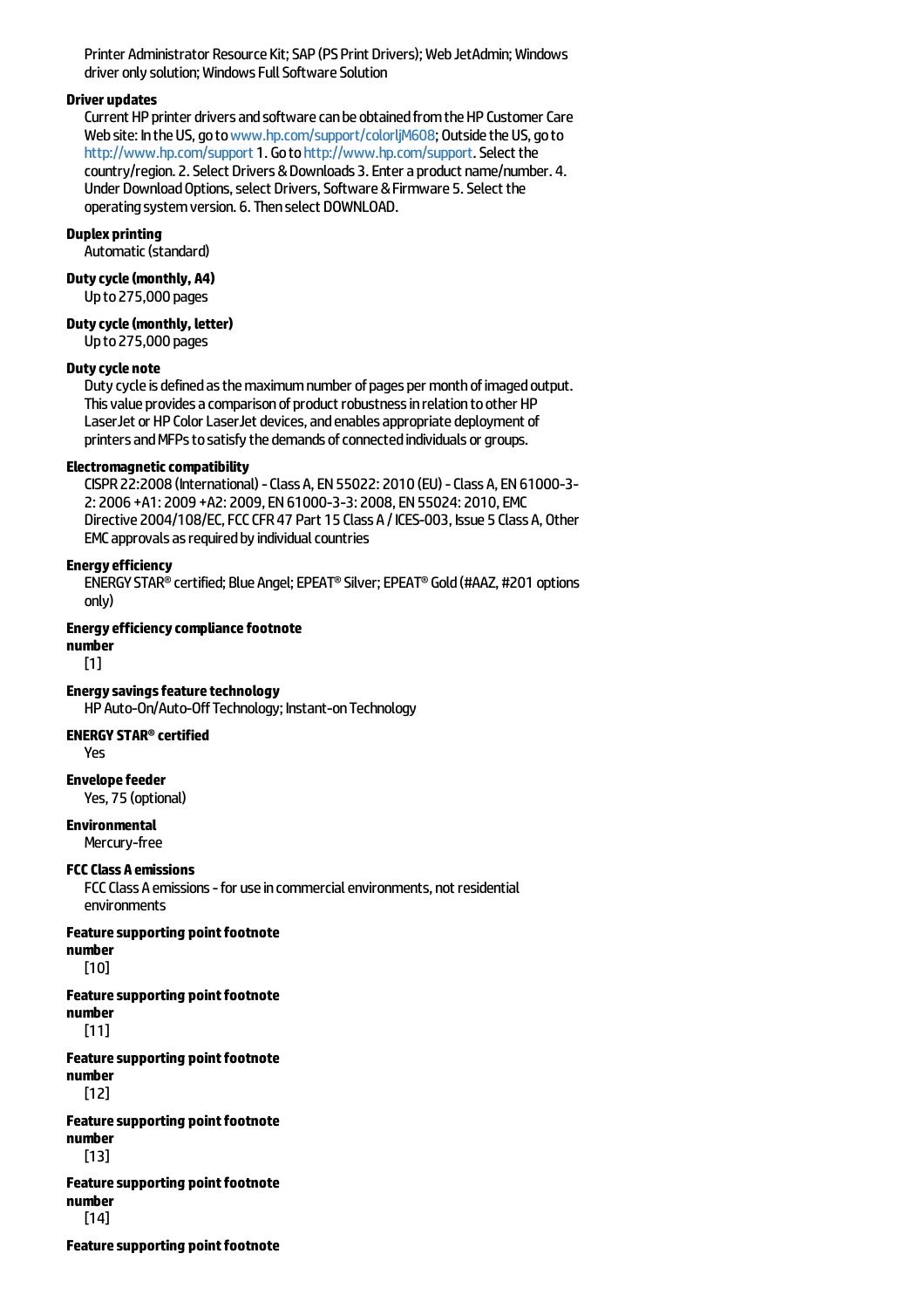**number** [15] **Featuresupporting pointfootnote number** [16] **Feature supporting point footnote number** [17] **Feature supporting point footnote number** [18] **Feature supporting point footnote number** [19] **Featuresupporting pointfootnote number** [20] **Feature supporting point footnote number** [21] **Feature supporting point footnote number** [22] **Feature supporting point footnote number** [8] **Feature supporting point footnote number** [9] **Finished output handling** Sheetfed **First page out black(A4, ready)** As fast as 5.4 sec **First page out black(A4,sleep)** Asfastas 7.9 sec **First page out black(letter, ready)** Asfastas 5.3 sec **First page out black(letter,sleep)** Asfastas 7.8 sec **First page outfootnote number** [9] **Fontsand typefaces** 105 internal TrueType fonts scalable in HP PCL, 92 internal scalable fonts in HP postscript level 3 emulation (Euro symbol built-in); 1 internal Unicode Fonts (Andale Mono WorldType); 2 Internal Windows Vista 8 Fonts (Calibri, Cambria); Additional font solutions available via third-party flash memory cards; HP LaserJet Fonts and IPDS Emulation available at <http://www.hp.com/go/laserjetfonts>

**Functions**

Print

**Imagelegaldisclaimer**

Product image may differ from actual product

**Inputcapacity**

Upto650 sheets

**Leftmargin (A4)** 4.3mm

**Legal disclaimer** 

ENERGY STAR and the ENERGY STAR logo are registered U.S. marks. Microsoft and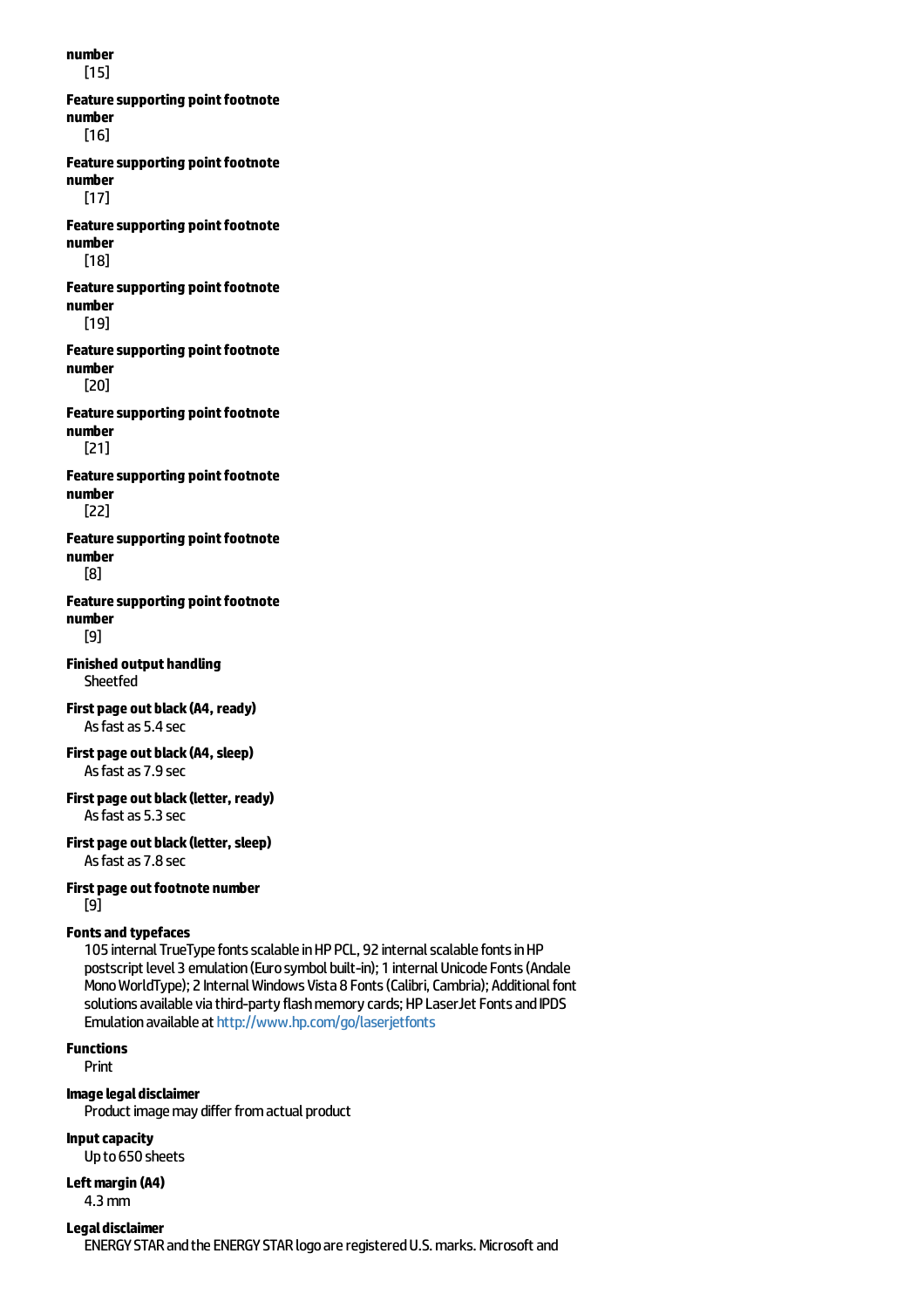Windows are registered trademarks of Microsoft Corporation. AirPrint and the AirPrint logo are trademarks of Apple Inc., registered in the U.S. and other countries. Linux is a U.S. registered trademark of Linus Torvalds. UNIX is a registered trademark of The Open Group.

#### **Legaldisclaimer[04]**

Universal device plug-in is offered with HP Web Jetadmin 10.3 SR4 and higher. HP Web Jetadmin is free and available for download at [hp.com/go/webjetadmin](http://hp.com/go/webjetadmin).

#### Legal disclaimer [06]

Measured using ISO/IEC 17629. For more information, see [hp.com/go/printerclaims](http://hp.com/go/printerclaims). Exact speed varies depending on the system configuration, software application, driver, and document complexity.

### **Maccompatible**

Yes

#### **Maximumdimensions(W xD xH)**

431 x 1040 x 453mm

### **Maximuminputcapacity(sheets)**

Upto4400 sheets

#### **Maximumoutputcapacity(sheets)**

Upto1300 sheets

#### **Mediasizessupported**

feeder 1: A4, A5, A6, RA4, B5 (JIS), B6 (JIS), 10 x 15 cm, Oficio(216 x 340mm), 16K, envelopes (C5, B5, C6, DL ISO), Postcard (JIS single and double); feeder 2: A4, A5, A5-R, B5 (JIS), 16K

#### **Mediasizes,custom**

feeder 1: 76 x 127 to216 x 356mm;feeder 2: 99 x 148 to216 x 356mm

#### **Mediatypes**

Paper (plain, light, bond, recycled, heavy, extra heavy, cardstock, pre-printed, prepunched, colored, rough, heavy rough), mono transparency, labels, letterhead, envelope, heavy envelope

#### **Mediaweight,supported**

Feeder 1: 60 to 199 g/m<sup>2</sup>; feeder 2: 60 to 120 g/m<sup>2</sup>

#### **Memory footnote**

[12]

#### **Memoryslots**

1 slot, 90-pin

#### **Memory upgrade**

Expandable to 1.5 GB through 1 GB 90-pin DDR3 DIMM

#### **Memory, maximum**

1.5 GB, MAX memory, when 1GB Accessory DIMM is installed

#### **Memory,standard**

512MB

#### **Minimumdimensions(W x D xH)**

431 x 466 x 380mm

### **Minimumsystemrequirements**

2 GB available hard disk space; OS hardware requirements see [microsoft.com](http://microsoft.com)

#### **Minimumsystemrequirementsfor**

#### **Macintosh**

1.3 GB available hard drive space; Internet; OS hardware requirements see [Apple.com](http://apple.com) for more info

#### **Mobile printing capability**

HP ePrint; Apple AirPrint™; Mopria-certified

### **Mobile printing capabilityfootnote**

**number** [6]

#### **Networkcapabilities**

Yes, via HP Jetdirect Ethernet embedded print server (standard) which supports: 10Base-T, 100Base-Tx, 1000Base-T; 802.3az (EEE) support on Fast Ethernet and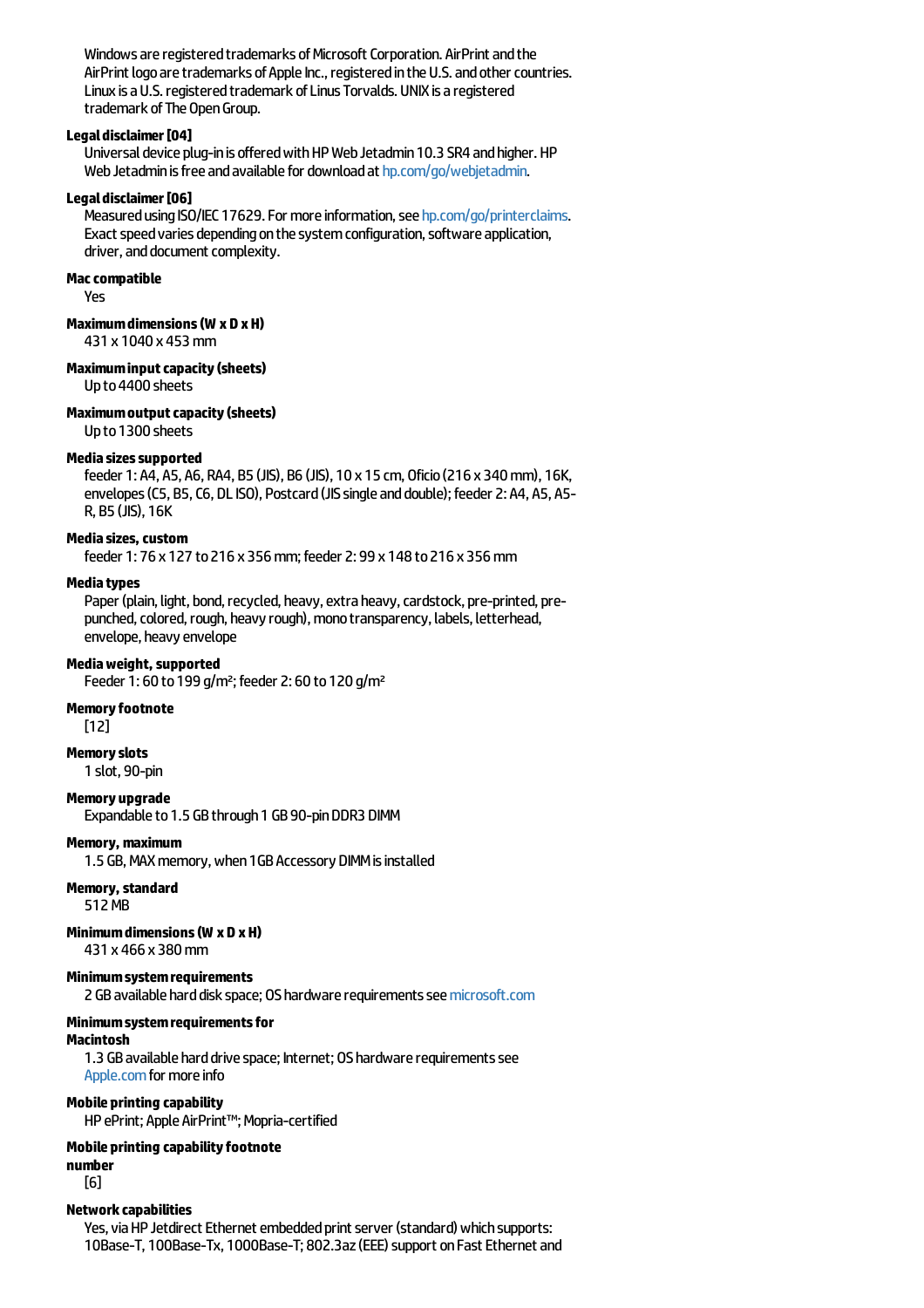Gig Links; IPsec (standard); 802.11a/b/g/n wireless networking (optional).

#### **Networkprotocols,supported**

Viabuilt-innetworkingsolution:TCP/IP, IPv4, IPv6; Print:TCP-IP port 9100 Direct Mode, LPD (raw queue support only), Web Services Printing, IPP 2.0, Apple AirPrint™, HP ePrint, FTP Print, Google Cloud Print; DISCOVERY: SLP, Bonjour, Web Services Discovery; IP CONFIG: IPv4 (BootP, DHCP, AutoIP, Manual, TFTP Config, ARP-Ping), IPv6 (Stateless Link-Local and via Router, Statefull via DHCPv6); Management: SNMPv2/v3, HTTP/HTTPs, Telnet, TFTP Config, FTP FW Download, Syslog; Security: SNMPv3, SSL Cert Management, Firewall, ACL, 802.1x

#### **Number of printcartridges**

1 (black)

#### **Number of users**

10-30 Users

#### **Operating humidityrange**

10 to90%RH

# **Operating humidityrange**

30 to 70% RH

#### **Operating system(supported note)**

Full solution software available only for Windows 7 and newer, UPD software available only for Windows 7 and newer, HP Software for Mac and Windows is no longer included on the CD, but can be downloaded from [123.hp.com](http://123.hp.com), Legacy Windows Operating Systems (XP, Vista, and equivalent servers) get print and Scan drivers only with a reduced feature set, Windows RT OS for Tablets (32- & 64-bit) uses a simplified HP print driver built into the RT OS

#### **Operating temperature range**

15 to32.5ºC

#### **Orderable product number**

K0Q18A#AB0, K0Q18A#AB2, K0Q18A#ABJ, K0Q18A#ACJ, K0Q18A#BBU, K0Q18A#BGM, K0Q18A#ABT, K0Q18A#ABY, K0Q18A#ACQ, K0Q18A#B13, K0Q18A#B19, K0Q18A#BAZ, K0Q18A#AC4, K0Q18A#AC8, K0Q18A#AKV, K0Q18A#201, K0Q18A#AAZ, K0Q18A#BGJ

#### **Orderablesupplies**

HP Staple Cartridge Refill J8J96A, HP LaserJet 110 v Maintenance Kit L0H24A, HP LaserJet 220 v Maintenance Kit L0H25A

**Output capacity** 

Up to 500 sheets

### **Package dimensions(W x D xH)**

597 x 497 x 539mm

### **Packageweight**

27.2 kg

### **Pageyield footnote number**

[11]

#### **Pallet dimensions(W xD xH)**

1200 x 1000 x 2310mm(AP), 1200 x 1000 x 2320mm(EMEA&AMS)

#### **Palletweight**

433.59 kg(NA,EMEA, AP)

### **Paper handling input, optional**

Optional 1x550-sheet paper feeder, optional 1x550 paper feeder and stand with cabinet, optional 3x550-sheet paper feeder and stand, optional high-capacity paper feeder and stand with 1x550 sheet feeder and 1x2,000-sheet feeder

#### **Paper handling input, standard**

100-sheet multipurpose feeder, 550-sheet input feeder

#### **Paper handling output, optional** Optional 5 bin stapler stacker

### **Paper handling output, standard**

500 sheet output bin

**Paper travs, maximum**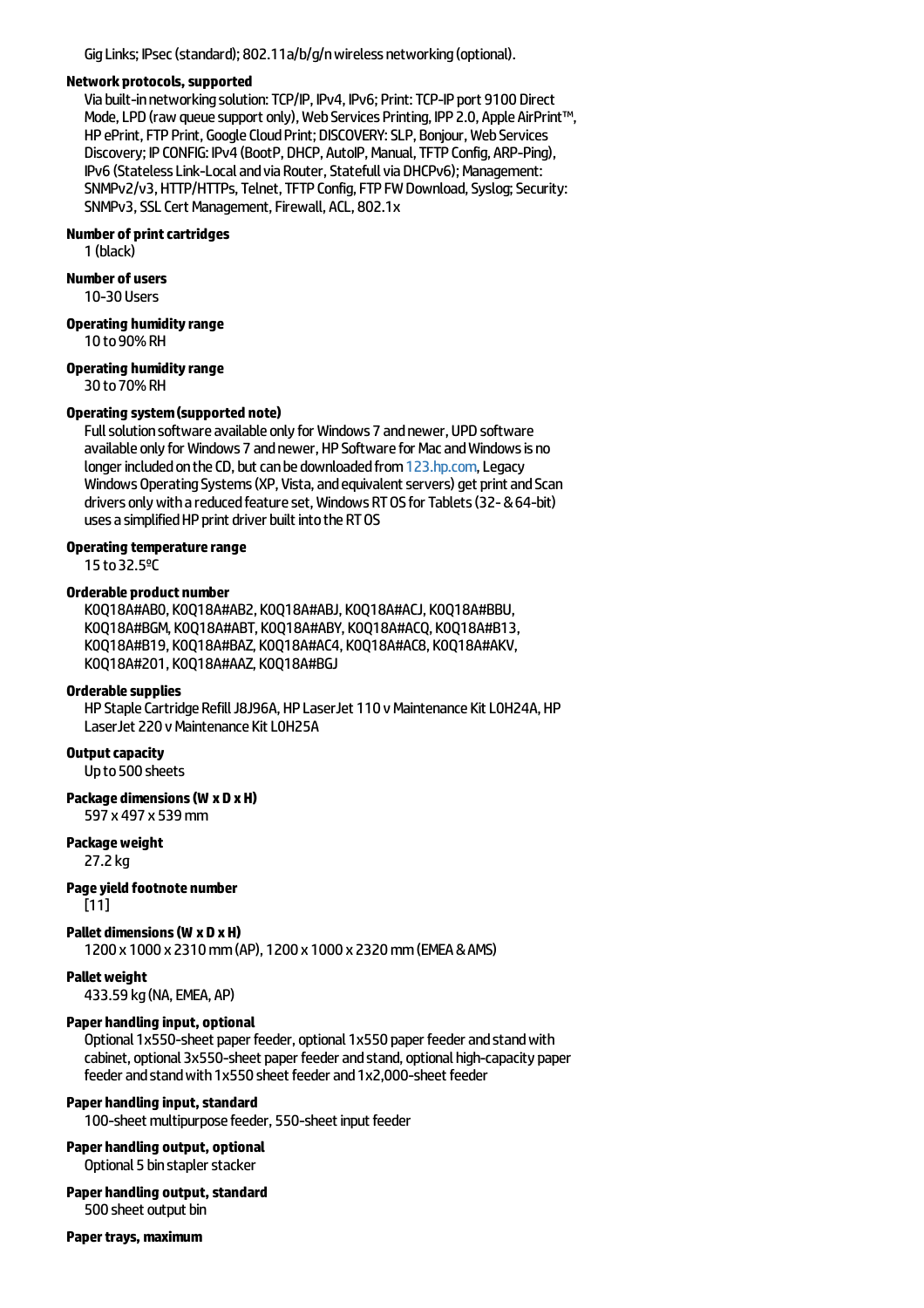#### Up<sub>to</sub><sub>6</sub>

#### **Paper trays, standard**

 $\overline{\phantom{0}}$ 

#### **Postwarrantyrepair&maintenance**

<http://www.hp.com/support>

#### **Power**

100V - 127V nominal @ +/-10% (min 90V, max 140V); 50 - 60Hz nominal +/- 3Hz (min 47Hz, max 63Hz), 12 A; 220V - 240V nominal, @ +/-10% (min 198V, Max 264V); 50 - 60Hz nominal +/-3Hz (min 47Hz, max 63Hz), 6 A

#### **Power consumption**

780watts(printing), 15.3watts(ready), 3.1watts(sleep), < 0.1watts(Auto Off/Manual On), < 0.1 watts (Manual Off)

### **Powerconsumption footnote number**

[3]

#### **Power supply type**

Built in 115V or 220V Power Supply (Not dual voltage, power supply varies by part number with # Option code identifier)

#### **Print colours**

No

#### **Print languages**

HP PCL 6, HP PCL 5 (HP PCL 5 driver available from the Web only), HP postscript level 3 emulation, native PDF printing (v 1.7), Apple AirPrint™

#### **Print quality black (best)** Upto1200 x 1200 dpi

**Print quality black (normal)**

FastRes 1200

**Print resolution black (fine lines)** Upto1200 x 1200 dpi

#### **Print speed (A4/letter) footnote number**

[7]

**Printspeed black(Landscape, A5)** Upto100 ppm

#### **Printspeed black(normal, A4)** Upto61 ppm

**Printspeed black(normal, letter)** Upto65 ppm

#### **Printspeed black(Portrait, A5)** Upto6 ppm

#### **Print speed duplex (A4)** Upto50 ppm

#### **Printspeed duplex(letter)** Upto53 ppm

#### **Printspeed footnote number(A5)** [8]

**Print technology** 

Laser

#### **Printer management**

HP JetAdvantage Security Manager; HP SNMP Proxy Agent; HP Web JetAdmin Software; HP WS Pro Proxy Agent; Printer Administrator Resource Kit for HP Universal Print Driver

### **Printer smart software features**

Print preview, duplex printing, print multiple pages per sheet (2, 4, 6, 9, 16), collation, watermarks, store print jobs, easy-access USB

#### **Processorspeed**

1.2 GHz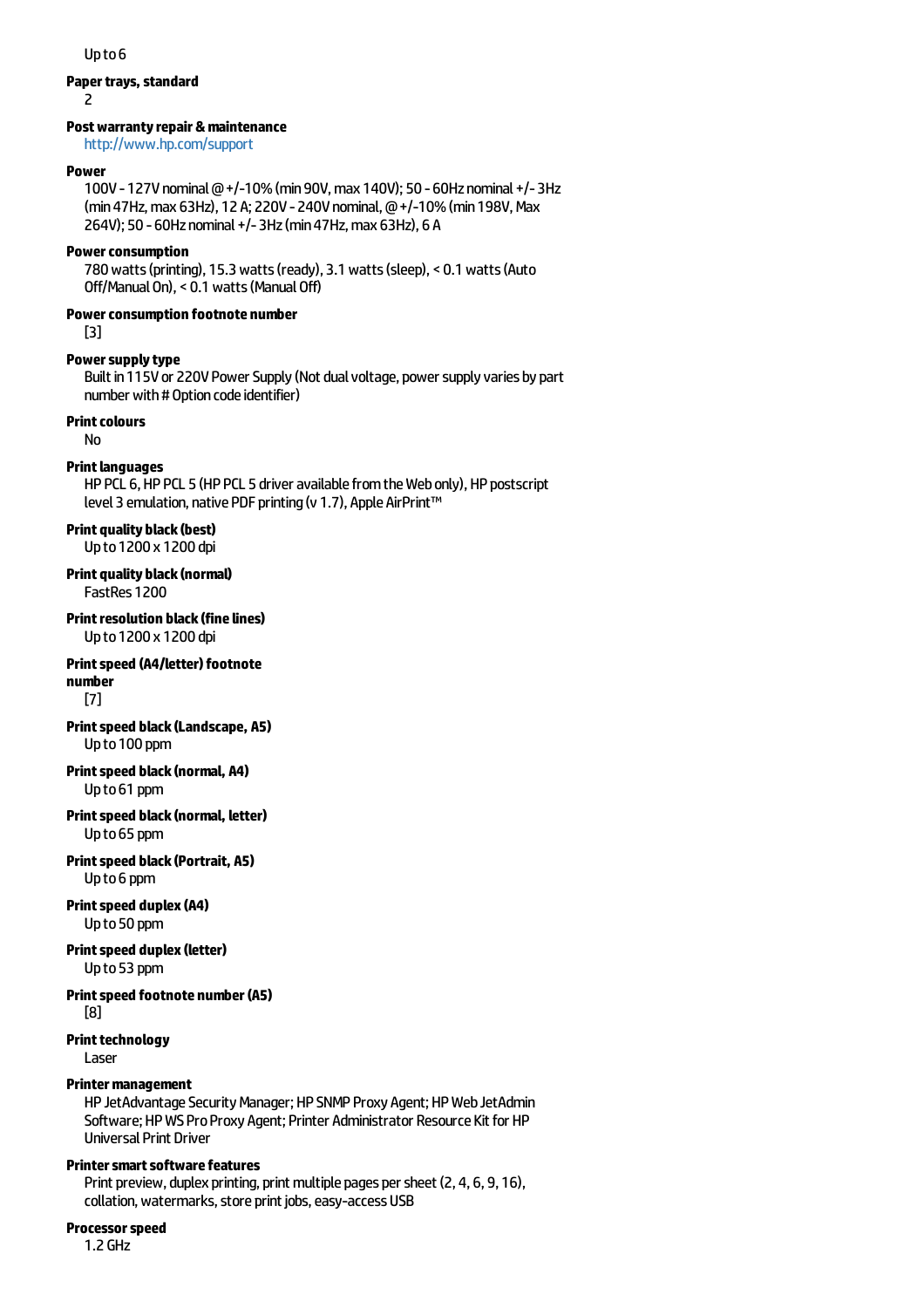### **Productlong namespecifications**

HP LaserJet Enterprise M608dn - Print: Up to 61 ppm black; Up to 1200 x 1200 dpi black; Up to 275,000 pages per month duty cycle; 1 GB; 1 Hi-Speed Device USB 2.0; 2 Hi-Speed USB 2.0 Host; 1 Gigabit/Fast Ethernet 10/100/1000 Base-TX network; Hardware Integration Pocket

#### **Product note**

FCC Class A emissions device for use in commercial environments, not residential environments[8]

#### **Quantity per pallet**

16

**Recommendedmediaweight(duplex)**

60 to120 g/m²

**Recommendedmonthly pagevolume**

5000 to25000

### **Recommendedmonthly pagevolume**

**note**

HP recommends that the number of printed pages per month be within the stated range for optimum device performance, based on factors including supplies replacement intervals and device life over an extended warranty period.

#### **Recommended operating temperature**

#### **range**

59 to90.5ºF

#### **Replacement cartridges**

HP 37A Black Original LaserJet Toner Cartridge (11,000 yield) CF237A; HP 37X High Yield Black Original LaserJet Toner Cartridge (25,000 yield) CF237X; HP 37Y Extra High Yield Black Original LaserJet Toner Cartridge (41,000 yield) CF237Y

#### **Replacement cartridges footnote**

## **number**

[5]

### **Resolution technology**

FastRes 1200; 1200 x 1200 dpi

#### **Right margin (A4)**

4.3mm

#### **RMN number**

BOISB-1502-00

#### **Safety**

IEC60950-1:2005 +A1:2009 +A2:2013 (International);EN60950-1:2006 +A11:2009 +A1:2010 +A12:2011 +A2:2013 (EU);EN60825-1:2007 /IEC60825- 1:2007 (Class 1 Laser Product);EN62479:2010 /IEC62479:2010;LowVoltage Directive 2006/95/EC with CE Mark Europe); GS Certificate (Germany, Europe); UL/cULListedandUCCoC(US/Canada);CAN/CSA C22.2 No. 60950-1-07 2ndEd. 2011-12; Compliance with Laser safety standards 21 CFR 1040.10 and 1040.11 except for deviations pursuant to Laser notice No. 50, Dated June 24, 2007. Other safety approvals as required by individual countries

#### **Securitymanagement**

Identity management: Kerberos authentication; LDAP authentication; 1000 user PIN codes; optional HP and 3rd party advanced authentication solutions (e.g.; badge readers); Network: IPsec/firewall with Certificate; Pre-Shared Key; and Kerberos authentication; Supports WJA-10 IPsec configuration Plug-in; 802.1X authentication (EAP-PEAP; EAP-TLS); SNMPv3; HTTPS; Certificates; Access Control List; Data: Storage Encryption: Encrypted PDF & Email (uses FIPS 140 validated cryptographic libraries from Microsoft); Secure Erase; SSL/TLS (HTTPS); Encrypted Credentials; Device: Security lock slot; USB port disablement; hardware integration pocket for security solutions: Intrusion Detection with Red Balloon Security Technology -Constant in-device monitoring for attacks; SureStart Secure Boot - BIOS Integrity Checking with self-healing capability; Whitelisting - loads only known good code (DLLs, EXEs, ...); Security management: Compatible with HP JetAdvantage Security Manager, Device Security Syslog Messages processed and accessable in Arcsight and Splunk SIEMs

#### **Service& support options**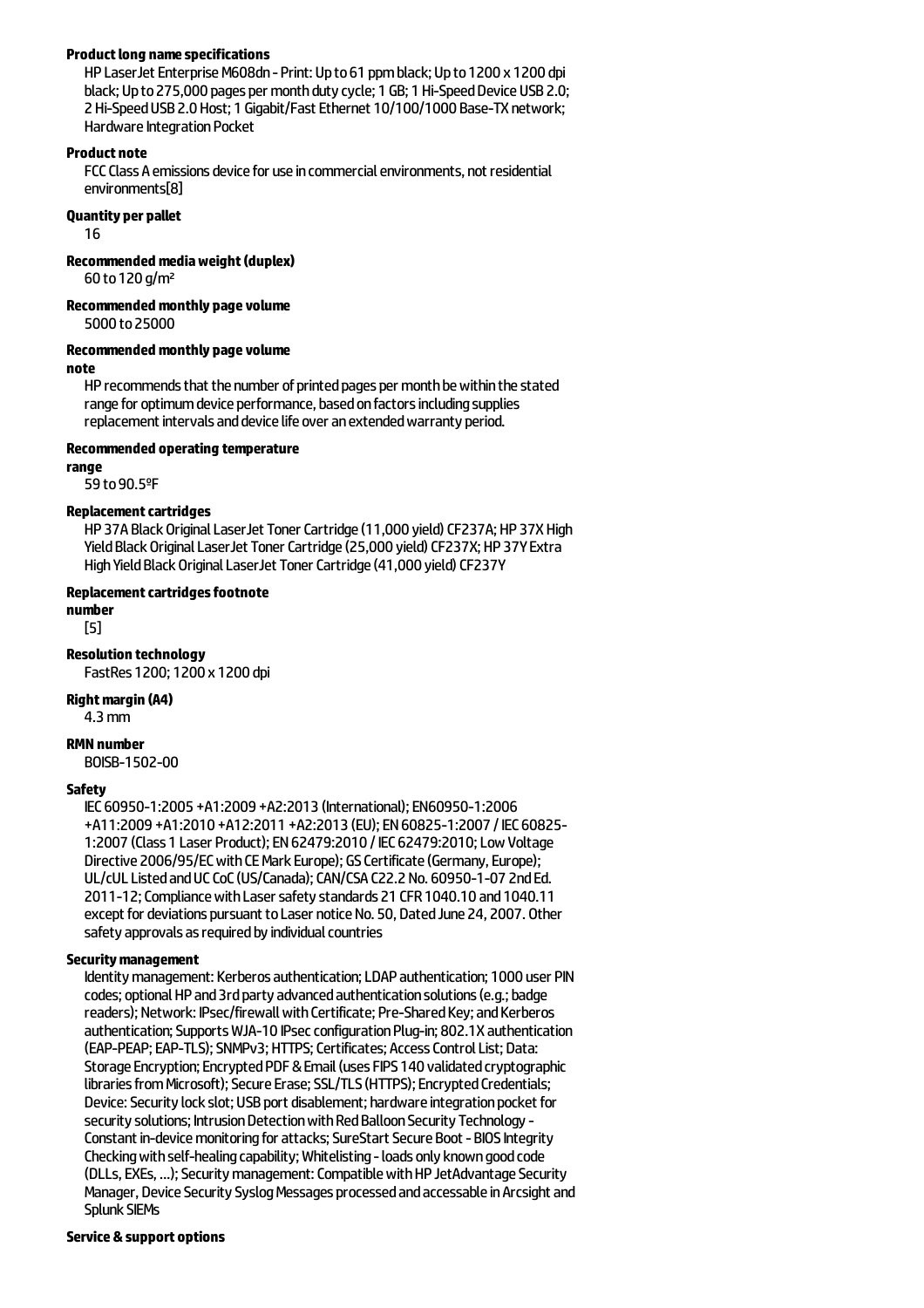Free telephone support for basic setup, installation, and troubleshooting in North America, Europe, and Asia Pacific during warranty; Optional HP Supportpack for 4hour response during standard business hours; Optional HP Supportpack for 24 hours a day, 7 days a week; Optional HP Supportpack for Comprehensive Technical Support

#### **Services**

HP 1 year Post Warranty 4 hour 9x5 Hardware Support w/DMR for LaserJet Enterprise M608

#### **Services**

HP 1 year Post Warranty Next Business Day Hardware Support w/DMR for LaserJet Enterprise M608

#### **Services**

HP 2 year Post Warranty 4 hour 9x5 Hardware Support w/DMR for LaserJet Enterprise M608

#### **Services**

HP 2 year Post Warranty Next Business Day Hardware Support w/DMR for LaserJet Enterprise M608

### **Services**

HP 3 year 4 hour 9x5 HW Support w/Defective Media Retention for LaserJet Enterprise M608

### **Services**

HP 3 year Next Business Day HW Support w/Defective Media Retention for LaserJet Enterprise M608

#### **Services**

HP 4 year 4 hour 9x5 HW Support w/Defective Media Retention for LaserJet Enterprise M608

#### **Services**

HP 4 year Next Business Day HW Support w/Defective Media Retention for LaserJet Enterprise M608

#### **Services**

HP 5 year 4 hour 9x5 HW Support w/Defective Media Retention for LaserJet Enterprise M608

### **Services**

HP 5 year Next Business Day HW Support w/Defective Media Retention for LaserJet Enterprise M608

### **Services(Care Pack)**

U9NE0E - HP 3y Nbd+DMR LJ Ent M608 HW Supp: U9NE0A - HP 3y Nbd+DMR LJ Ent M608 HW Supp; U9NE1E - HP 4y Nbd+DMR LJ Ent M608 HW Supp; U9NE2E - HP 5y Nbd+DMR LJ Ent M608 HW Supp; U9NE3E - HP 3y 4h 9x5+DMR LJ Ent M608 HW Supp; U9NE4E-HP 4y 4h 9x5+DMR LJ Ent M608 HW Supp; U9NE5E - HP 5y 4h 9x5+DMR LJ Ent M608 HW Supp; U9NE6E - HP 3y 4h 13x5+DMR LJ Ent M608 HW Supp; U9NE7E - HP 4y 4h 13x5+DMR LJ Ent M608 HW Supp; U9NE8E - HP 5y 4h 13x5+DMR LJ Ent M608 HW Supp; U9NE9E - HP 3y NBD CTR+DMR LJ Ent M608 HW Supp; U9NF0E - HP 4y NBD CTR+DMR LJ Ent M608 HW Supp; U9NF1E - HP 5y NBD CTR+DMR LJ Ent M608 HW Supp; U9NF2E - HP 3y Nbd Exch LJ Ent M608 Service; U9NF2A - HP 3y Nbd Exch LJ Ent M608 Service; U9NF3E - HP 4y Nbd Exch LJ Ent M608 Service; U9NF4E - HP 5y Nbd Exch LJ Ent M608 Service; U9NF5E - HP 3y Return LJ Ent M608 Service; U9NF6E - HP 4y Return LJ Ent M608 Service; U9NF7E -HP 5y Return LJ Ent M608 Service; U9NF8E - HP 3yNbd ChnlRmtParts LJ Ent M608 SVC; U9NF9E - HP 4yNbd ChnlRmtParts LJ Ent M608 SVC; U9NG0E - HP 5yNbd ChnlRmtParts LJ Ent M608 SVC; U9NG1E - HP 3yNbd+max 3 MaintKit LJEntM608 HWSupp; U9NG2E-HP 4yNbd+max 4MaintKitLJEntM608 HWSupp; U9NG3E-HP 5yNbd+max 5MaintKitLJEntM608 HWSupp; U9NG4PE-HP 1y PWNbd+DMRLJEnt M608 HW Supp; U9NG5PE - HP 2y PW Nbd+DMR LJ Ent M608 HW Supp; U9NG6PE -HP 1y PW 4h 9x5+DMR LJ Ent M608 HW Supp; U9NG7PE - HP 2y PW 4h 9x5+DMR LJ Ent M608 HW Supp: U9NG8PE - HP 1y PW 4h 13x5+DMR LJ Ent M608 HW Supp: U9NG9PE-HP 1y PWNBDCTR+DMRLJEntM608 HWSupp; U9NH0PE-HP 2y PW NBD CTR+DMR LJEntM608 HW Supp; U9NH1PE - HP 1y PW Nbd Exch LJ Ent M608 SVC; U9NH2PE - HP 1y PW Return LJ Ent M608 SVC; U9NH3PE- HP 1y PW ChnlRmtParts LJ Ent M608 SVC; U9NH4PE - HP 2y PW ChnlRmtParts LJ Ent M608 SVC

#### **Services description headline 01**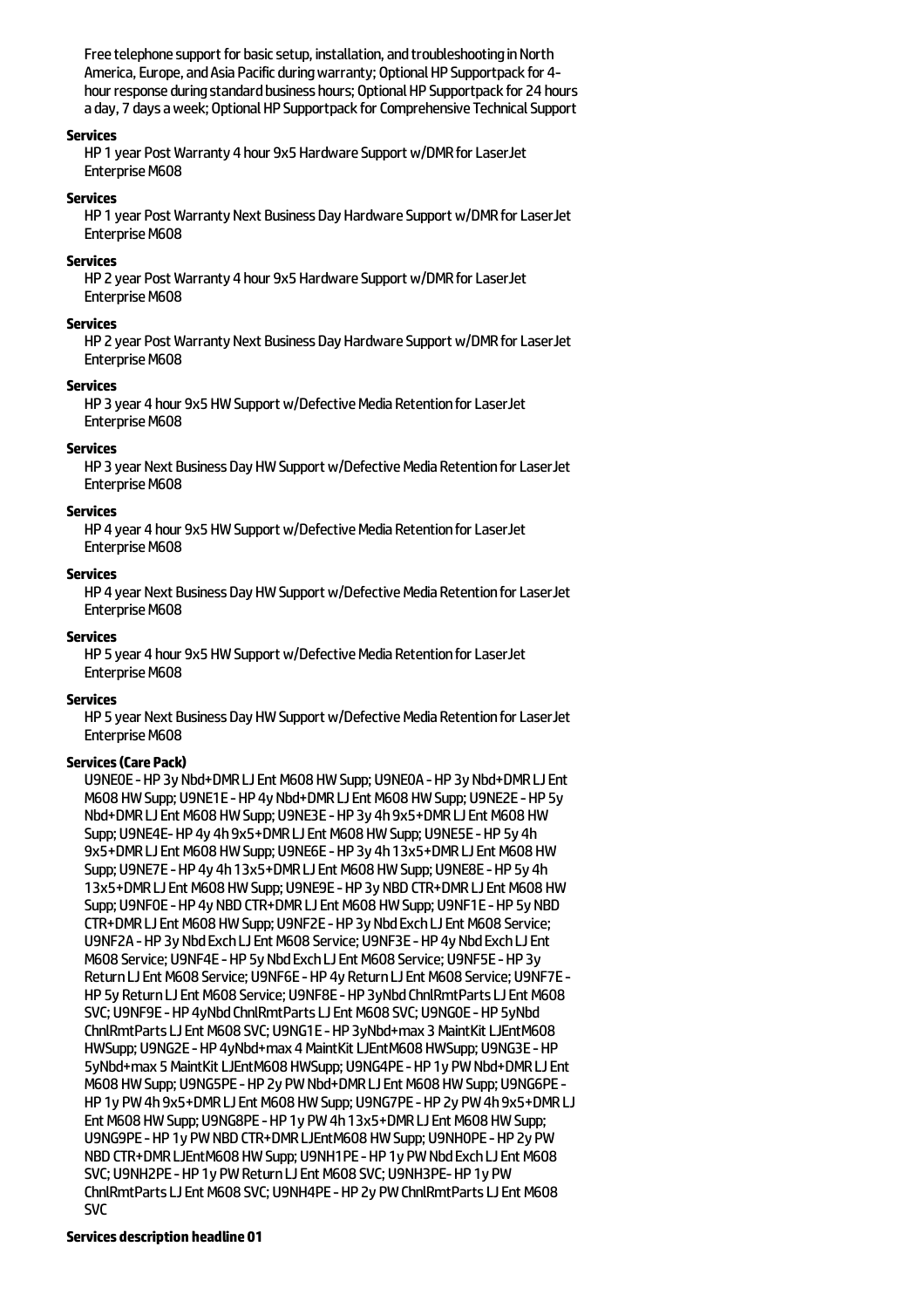#### U9NE0E

**Services description headline 02** U9NE1E

- **Services description headline 03** U9NE2E
- **Services description headline 04** U9NE3E
- **Services description headline 05** U9NE4E
- **Services description headline 06** U9NE5E
- **Services description headline 07** U9NG4PE
- **Services description headline 08** U9NG5PE
- **Services description headline 09** U9NG6PE
- **Services description headline 10** U9NG7PE

#### **Software included**

HP Connected, HP Device Experience (DXP), HP PCL 6 (XPS) Printer Driver, HP Software Installer/Uninstaller, Mac OS Welcome Screen (Directs users to [123.HP.com](http://123.hp.com) or OS App Source for printer software), Online user manuals

### **Standard inputcapacity(envelopes)**

Upto10

- **Standardmediasizes(duplex)** A4; A5; RA4; B5; Oficio; 16k
- **Standard outputcapacity(envelopes)** Upto75 envelopes

### **Standard output capacity**

**(transparencies)**

200

# **Storagefootnote number**

[10]

### **Storage humidity**

10 to80%RH

**Storage temperature range**  $-20$  to  $40$ <sup>o</sup>C

#### **Sub-brand name**

LaserJet

### **SureSupply note**

HP SureSupply alerts you when you should replace a print cartridge and helps you purchase locally or via the Internet. For more information, visit <http://www.hp.com/learn/suresupply>. Only available with original HP supplies; Internet access required.

#### **SureSupplysupported**

Yes

#### **Target user and print volume**

For teams over 25 users; Prints up to 25,000 pages/month

### **Tariff numbers**

8443321010 (AM); 8443321090 (EU); 84433230 (AP)

#### **Tech specfootnote**

[1] EPEAT<sup>®</sup> registered where applicable. EPEAT registration varies by country. See <http://www.epeat.net> for registration status by country.

#### **Tech specfootnote**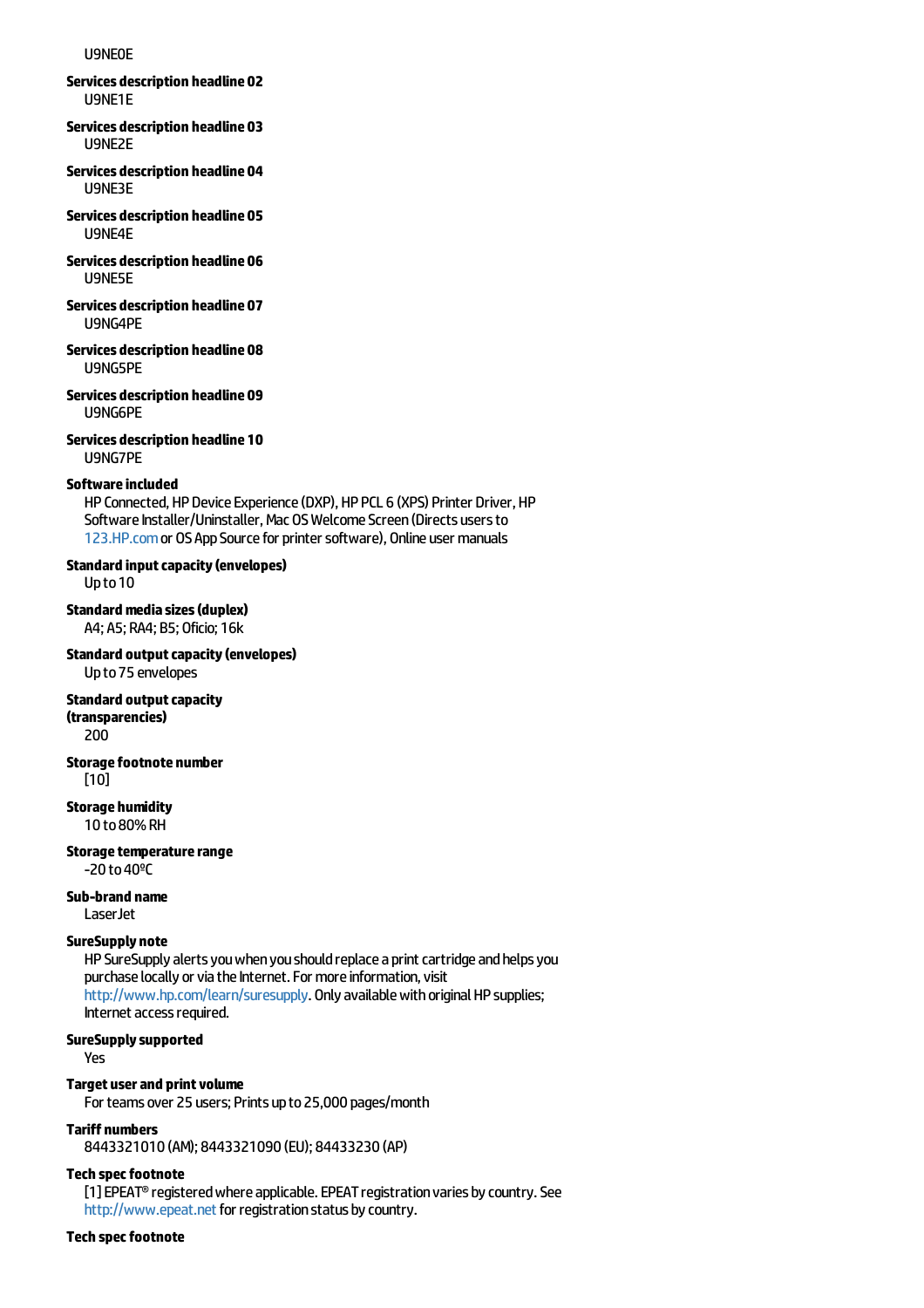[10] eMMC is non-volatile storage; Firmware encryption (AES 128 or AES 256) of customer/job data; Secure Cryptographic Erase – Job Data; Secure Erase – Disk

#### **Tech specfootnote**

[11] Declared vield value in accordance with ISO/IEC 19752. Actual vields vary considerably based on images printed and other factors. For more information, visit <http://www.hp.com/go/learnaboutsupplies>

### **Tech specfootnote**

[12] 1 GB"SlimDIMM" G6W84A

#### **Tech specfootnote**

[13] Based on the BA TEC method with the following possible exceptions: 1 minute or less sleep delay setting, Wi-Fi disabled.

#### **Tech specfootnote**

[2] Cartridges included; yields 11,000 black pages based on ISO/IEC 19798 and continuous printing. Actual yields vary considerably based on images printed and other factors. For details see <http://www.hp.com/go/learnaboutsupplies>

#### **Tech specfootnote**

[3] Power requirements are based on the country/region where the printer is sold. Do not convert operating voltages. This will damage the printer and void the product warranty.

### **Tech specfootnote**

[4] Power requirements are based on the country/region where the printer is sold. Do not convert operating voltages. This will damage the printer and void the product warranty. Energy Star value typically based on measurement of 115 V device.

#### **Tech specfootnote**

[5] Average color composite (C/M/Y) and black declared yields based on ISO/IEC 19798 and continuous printing. Actual yields vary considerably based on images printed and other factors. For details see <http://www.hp.com/go/learnaboutsupplies>.

#### **Tech specfootnote**

[6] May require a firmware upgrade to be compatible, download at <http://www.hp.com/go/support>

#### **Tech specfootnote**

[7] Measured using ISO/IEC 24734, excludes first set of test documents. For more information see <http://www.hp.com/go/printerclaims>. Exact speed varies depending on the system configuration, software application, driver, and document complexity.

#### **Tech specfootnote**

[8] Measured using ISO 24734 Feature Test, A5 Landscape Feed. Speed may vary based on content, PC, media orientation, and media type.

#### **Tech specfootnote**

[9] Measured using ISO/IEC 17629. For more information see <http://www.hp.com/go/printerclaims>. Exact speed varies depending on the system configuration, software application, driver, and document complexity.

#### **Technical support information**

<http://www.hp.com/support/ljM608>

#### **Top margin (A4)**

4.3mm

#### **Typicalelectricityconsumption (TEC)**

#### **footnote number**

[4]

#### **Typicalelectricityconsumption (TEC)**

**number**

ES: 2.622 kWh/week, BA: 2.425 kWh/week

#### **UNSPSC** code

43212105

#### **UPC number**

(201) 889894068507; (AAZ) 889894068514; (AB0) 889894068354; (AB2) 889894068361; (ABJ) 889894068378; (ABT) 889894068415; (ABY) 889894068422; (AC4) 889894858177; (AC8) 889894068491; (ACJ) 889894068385; (ACQ) 889894068439; (AKV) 889894858184; (B13)